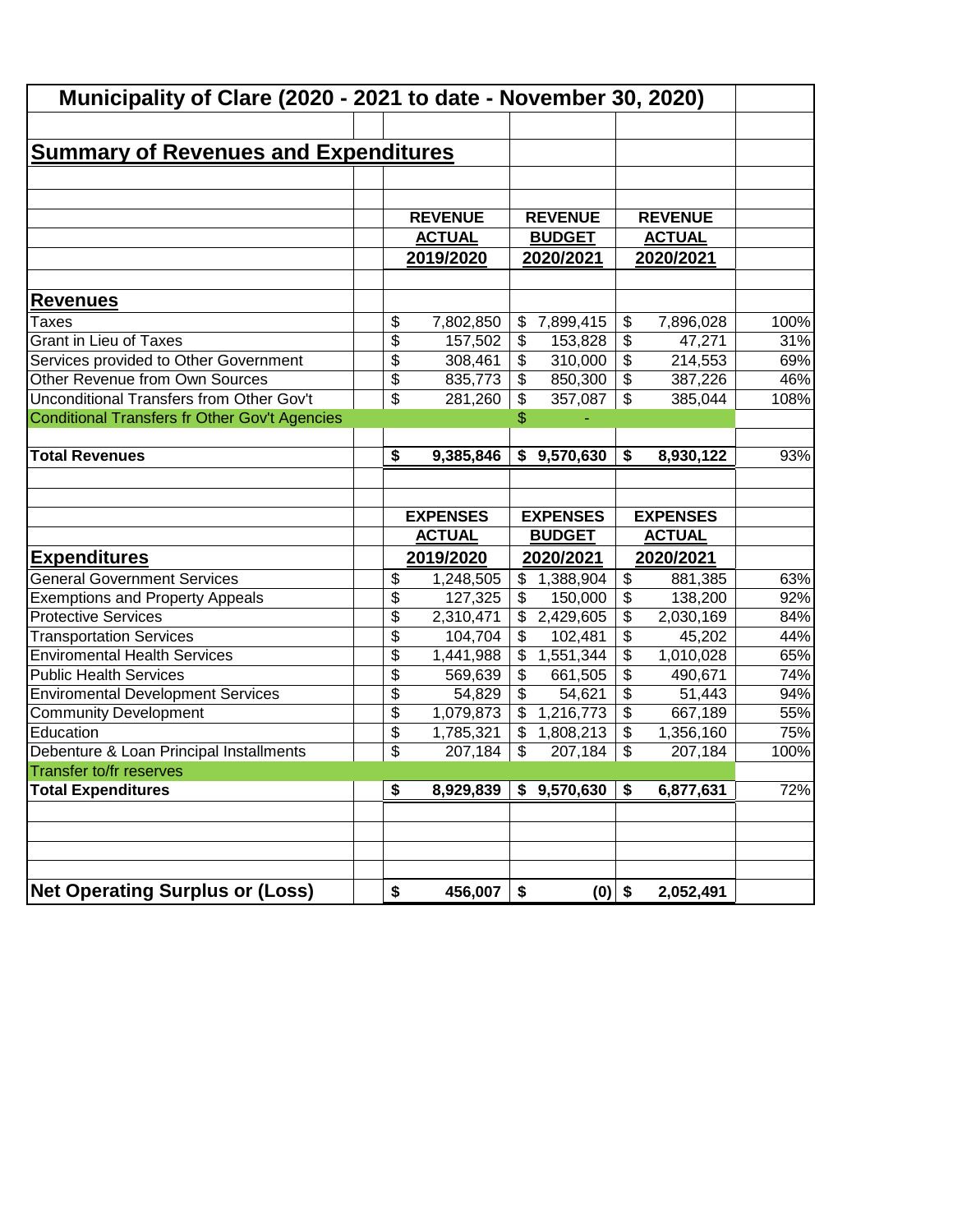|                 | Municipality of Clare (2020 - 2021 to date - November 30, 2020) |                             |                      |                                            |                      |
|-----------------|-----------------------------------------------------------------|-----------------------------|----------------------|--------------------------------------------|----------------------|
|                 |                                                                 |                             |                      |                                            | Page 2               |
|                 |                                                                 |                             |                      |                                            |                      |
| <b>Revenues</b> |                                                                 |                             | <b>REVENUE</b>       |                                            |                      |
|                 |                                                                 | <b>ACTUAL</b>               | <b>BUDGET</b>        |                                            | <b>ACTUAL</b>        |
|                 |                                                                 | 2019/2020                   | 2020/2021            |                                            | 2020/2021            |
| Acc#            |                                                                 |                             |                      |                                            |                      |
|                 | <u>Taxes</u>                                                    |                             |                      |                                            |                      |
| 11100           | <b>Assessable Property</b>                                      |                             |                      |                                            |                      |
| 11110<br>11120  | <b>Residential Tax</b><br><b>Commercial Tax</b>                 | 4,903,475                   | 5,020,669            | \$                                         | 5,020,669            |
| 11151           | Resource Tax                                                    | 1,409,006<br>456,467        | 1,413,264<br>431,107 | \$<br>$\overline{\boldsymbol{\mathsf{s}}}$ | 1,413,264<br>431,136 |
| 11153           | Forest Property taxes (-50,000 acres @ .25)                     |                             | 24,980               | $\frac{1}{2}$                              |                      |
| 11154           | Forest Property taxes (+50,000 acres @ .40)                     | \$<br>24,980<br>\$<br>8,462 | 8,462                | $\boldsymbol{\theta}$                      | 24,991<br>8,248      |
| 11182           | Area Rate Collected for Fire Depts (5¢ uniform rate)            | 291,930                     | 296,240              | $\boldsymbol{\theta}$                      | 296,704              |
| 11182           | Area Rate Collected for Fire Truck (6¢ uniform rate)            | 350,284                     | 355,490              | $\boldsymbol{\mathsf{S}}$                  | 355,490              |
| 11290           | Area Rates - Street Lights                                      | 22,732                      | 23,275               | $\boldsymbol{\mathsf{S}}$                  | 23,379               |
| 11185           | Private Road Maintenance (By-Law 34)                            |                             | 4,600                | $\boldsymbol{\mathsf{S}}$                  | 4,600                |
|                 | <b>Sub-Total</b>                                                | 7,467,336                   | 7,578,087<br>\$      | \$                                         | 7,578,481            |
|                 |                                                                 |                             |                      |                                            |                      |
| 11400           | <b>Business Property</b>                                        |                             |                      |                                            |                      |
| 11420           | Based on Revenue - Aliant                                       | 29,901                      | 28,000               | $\boldsymbol{\theta}$                      | 27,745               |
| 12430           | NS Power Inc. (Grant in lieu of taxes)                          | 5,123                       | 5,123                | $\boldsymbol{\mathsf{S}}$                  |                      |
| 11431           | NSFM - Nova Scotia Power (HST Rebate)                           | 13,488                      | 13,000               | $\boldsymbol{\mathsf{S}}$                  | 23,353               |
|                 |                                                                 |                             |                      |                                            |                      |
|                 |                                                                 |                             |                      |                                            |                      |
|                 | Sub-Total                                                       | 48,512                      | 46,123               | \$                                         | 51,098               |
| 11900           | <b>Other Taxes</b>                                              |                             |                      |                                            |                      |
| 11910           | Deed Transfer Tax                                               | \$<br>111,082               | 105,000              | $\boldsymbol{\theta}$                      | 89,038               |
|                 | <b>Sewer Services Charges</b>                                   |                             |                      |                                            |                      |
| 11184           | Church Point - Sewer Services (236Ux\$200)                      | 46,800                      | 47,200               | $\boldsymbol{\theta}$                      | 46,800               |
| 11210           | Meteghan/Mriver/MCentre - Sewer Serv (510Ux\$200)               | 102,000                     | 102,000              | $\boldsymbol{\theta}$                      | 101,400              |
| 11214           | Church Point - Sewer Frontage                                   | 1,261                       | 1,261                | \$                                         | 5,352                |
| 11215           | Belliveau Cove - Frontage                                       | 4,000                       |                      |                                            |                      |
| 11216           | Meteghan River/Centre Ext - Frontage Charges (residentia        | 8,659                       | 6,344                | $\boldsymbol{\mathsf{\$}}$                 | 10,459               |
| 11211           | Belliveau Cove - Sewer Services (67Ux\$200)                     | 13,200                      | 13,400               | \$                                         | 13,400               |
|                 | <b>Sub-Total</b>                                                | 287,002                     | 275,205              | \$                                         | 266,450              |
|                 |                                                                 |                             |                      |                                            |                      |
|                 |                                                                 | 7,802,850                   | 7,899,415            | \$                                         | 7,896,028            |
|                 |                                                                 |                             |                      |                                            |                      |
|                 | <b>Grants in Lieu of Taxes</b>                                  |                             |                      |                                            |                      |
| 12100           | <b>Federal Government</b>                                       | \$<br>23,694                | 21,848               | \$                                         | 20,461               |
| 12100           | <b>Federal Government Agencies</b>                              |                             |                      |                                            |                      |
| 12300           | <b>Provincial Government</b>                                    |                             |                      |                                            |                      |
|                 | Prov. Properties/Resource Farm/Supporting Inst.                 | 115,107                     | 115,354              | \$                                         | 13,184               |
| 11940           | <b>Fire Protection Grant (Schools)</b>                          | 6,781                       | 5,029                | $\overline{\mathcal{L}}$                   | 5,029                |
|                 | <b>Provincial Government Agencies</b>                           |                             |                      |                                            |                      |
| 11930           | NS Liquor Corporation Tax                                       | 8,597                       | 8,597                | $\boldsymbol{\mathsf{S}}$                  | 8,597                |
| 11950           | <b>Civic Addressing Grant</b>                                   | 3,323                       | 3,000                |                                            |                      |
|                 |                                                                 |                             |                      |                                            |                      |
|                 | <b>TOTAL GRANTS IN LIEU OF TAXES</b>                            | 157,502                     | 153,828              | \$                                         | 47,271               |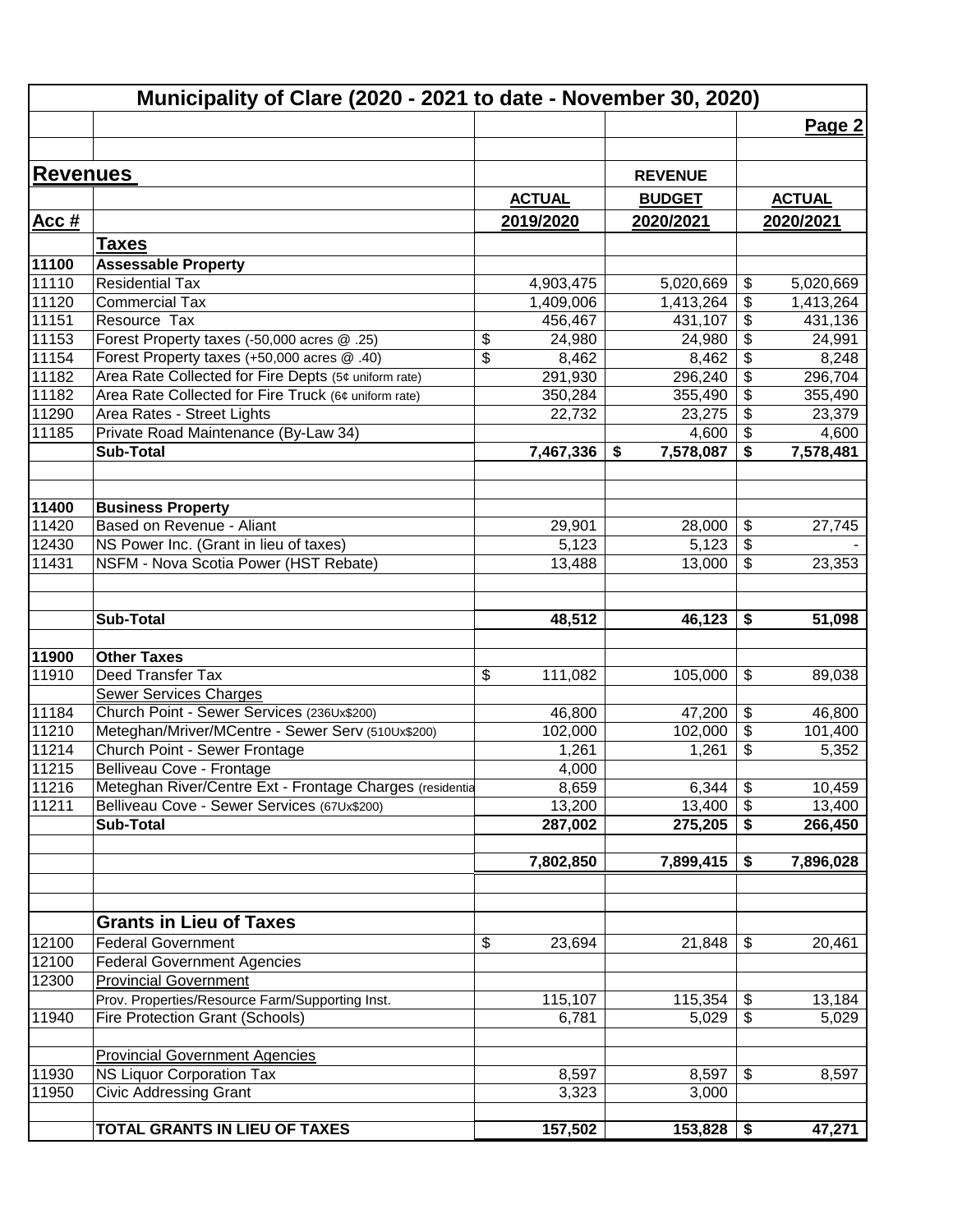|                 | Municipality of Clare (2020 - 2021 to date - November 30, 2020) |                 |               |                         |               |                                      |                  |
|-----------------|-----------------------------------------------------------------|-----------------|---------------|-------------------------|---------------|--------------------------------------|------------------|
|                 |                                                                 |                 |               |                         |               |                                      | Page 3           |
| <b>Revenues</b> |                                                                 |                 |               |                         |               |                                      |                  |
|                 |                                                                 |                 | <b>ACTUAL</b> |                         | <b>BUDGET</b> |                                      | <b>ACTUAL</b>    |
| Acc #           |                                                                 |                 | 2019/2020     |                         | 2020/2021     |                                      | 2020/2021        |
|                 |                                                                 |                 |               |                         |               |                                      |                  |
| 13000           | <b>Services Provided to Other Gov't</b>                         |                 |               |                         |               |                                      |                  |
| 13340           | Landfill/Transfer Tipping Fees & White Goods                    | \$              | 308,461       | \$                      | 310,000       | \$                                   | 214,553          |
|                 | TOTAL SERVICES PROV.TO OTHER GOV'T                              | \$              | 308,461       | \$                      | 310,000       | \$                                   | 214,553          |
| 15000           | <b>Other Revenue from Own Sources</b>                           |                 |               |                         |               |                                      |                  |
| 15100           | <b>Building &amp; Development Permits</b>                       | \$              | 26,845        | \$                      | 26.000        | \$                                   | 22,862           |
| 15108           |                                                                 | \$              | 180           |                         | 50            | \$                                   |                  |
| 15200           | Dog Tags<br>Fines (RCMP)                                        | \$              | 24,866        | \$<br>\$                | 25,000        | \$                                   | 10<br>10,202     |
| 15210           | Miscellaneous - CHC                                             | $\overline{\$}$ | 1,676         | \$                      | 1,500         | $\overline{\mathbf{S}}$              | $\overline{510}$ |
| 15301           | Rent - Clare Health Centre                                      | \$              | 250,963       | \$                      | 254, 134      | \$                                   | 190,700          |
| 15302           | Rent - Cultural Hub Culturel                                    | \$              | 12,000        | \$                      | 12,000        | \$                                   | 9,825            |
| 15304           | Clare Veteran Centre - Rentals                                  | \$              | 12,545        | $\overline{\mathbf{3}}$ | 12,500        | $\overline{\boldsymbol{\mathsf{s}}}$ | 410              |
| 15305           | Eco Park - Rent                                                 | \$              | 25,200        | \$                      | 10,500        | $\overline{\mathcal{S}}$             | 18,900           |
| 15400           | <b>Operational Grants (SWNDHA)</b>                              | \$              | 84,016        | \$                      | 84,016        | \$                                   | 63,622           |
| 15500           | Return on Investments                                           | $\overline{\$}$ | 41,013        | $\overline{\mathbf{3}}$ | 40,000        | $\overline{\$}$                      | 23,891           |
| 15600           | Penalties and Interest on Taxes                                 | \$              | 106,346       | \$                      | 90,000        | \$                                   | 41,435           |
| 15932           | <b>Tax Sale Fees</b>                                            | \$              | 6,850         | \$                      | 7,500         | $\frac{1}{2}$                        | (300)            |
| 15928           | <b>Tent Rentals</b>                                             | \$              | 8,000         | \$                      | 7,000         | \$                                   |                  |
| 15930           | Miscellaneous                                                   | \$              | 5,008         | $\overline{\mathbf{3}}$ | 13,500        | \$                                   | 3,659            |
|                 |                                                                 | \$              | 605,508       | \$                      | 583,700       | \$                                   | 385,727          |
|                 | <b>Community Development</b>                                    |                 |               |                         |               |                                      |                  |
| 11190           | Gran Fondo - Registrations                                      | \$              | 108,853       | \$                      | 105,000       | \$                                   | (19, 226)        |
| 11191           | Gran Fondo - Sponsorship                                        | \$              | 17,525        | \$                      | 19,000        | $\frac{1}{2}$                        |                  |
| 11192           | Gran Fondo - Other Revenues                                     | \$              | 13,591        | \$                      | 13,000        | \$                                   | 475              |
|                 | -Total GranFondo Revenue                                        | \$              | 139,969       | $\overline{\mathbf{e}}$ | 137,000       | $\overline{\boldsymbol{\theta}}$     | (18, 751)        |
|                 | <b>Total Tourism Revenue</b>                                    | \$              | 49,532        | \$                      | 93,200        | \$                                   | 7,300            |
|                 | <b>Total Recreation Revenue</b>                                 | \$              | 40,764        | \$                      | 36,400        | \$                                   | 12,950           |
|                 | <b>Total Community Development</b>                              | \$              | 230,265       | \$                      | 266,600       | \$                                   | 1,499            |
|                 | TOTAL OTHER REVENUE FR OWN SOURCES                              | \$              | 835,773       | \$                      | 850,300       | \$                                   | 387,226          |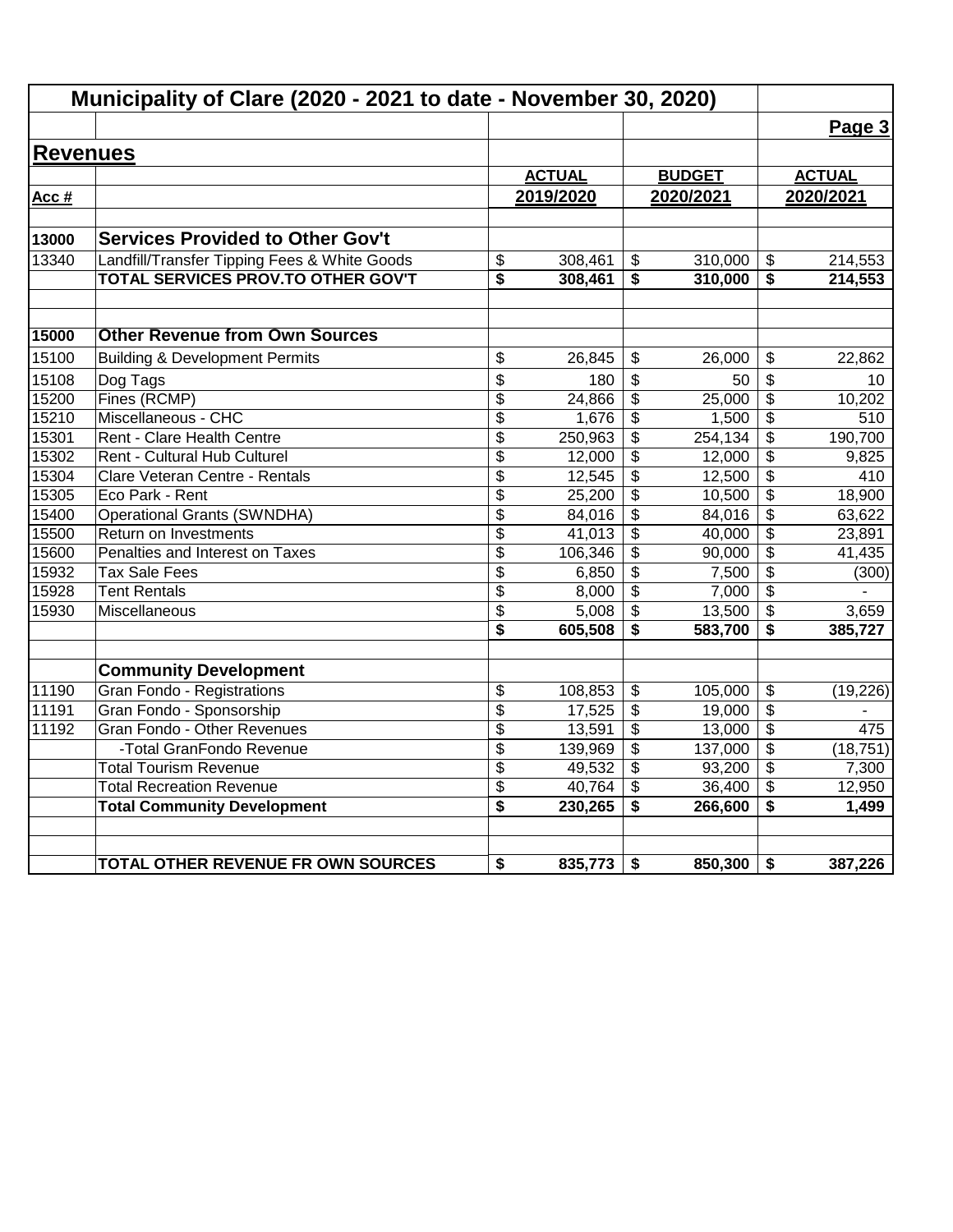|                 | Municipality of Clare (2020 - 2021 to date - November 30, 2020) |               |               |               |
|-----------------|-----------------------------------------------------------------|---------------|---------------|---------------|
|                 |                                                                 |               |               | Page 4        |
| <b>Revenues</b> |                                                                 |               |               |               |
|                 |                                                                 |               |               |               |
|                 |                                                                 |               |               |               |
|                 |                                                                 | <b>ACTUAL</b> | <b>BUDGET</b> | <b>ACTUAL</b> |
| ACC#            |                                                                 | 2019/2020     | 2020/2021     | 2020/2021     |
|                 |                                                                 |               |               |               |
|                 | <b>Unconditional Transfers from Other Gov'ts</b>                |               |               |               |
| 16281           | Municipal Finance Capacity Grant                                | \$<br>223,087 | \$<br>223,087 | \$<br>111,544 |
| 12009           | Grants - CMA                                                    | \$<br>13,173  | \$            |               |
| 12009           | Doctors NS/Assoc.Comm. Health Centre                            | \$<br>5,000   | \$<br>۰       | \$<br>5,000   |
| 12009           | <b>PNS - French Language Services</b>                           | \$<br>40,000  | \$<br>40,000  | \$<br>40,000  |
| 12009           | Communauté accueillante (Federal Program)                       |               | \$<br>94,000  |               |
| 12009           | PNS - Safe Restart Municipal Operating                          |               |               | \$<br>228,500 |
|                 | TOTAL UNCONDITIONAL TRANSFERS FR OTHER GOV'TS \$                | 281,260       | \$<br>357,087 | \$<br>385,044 |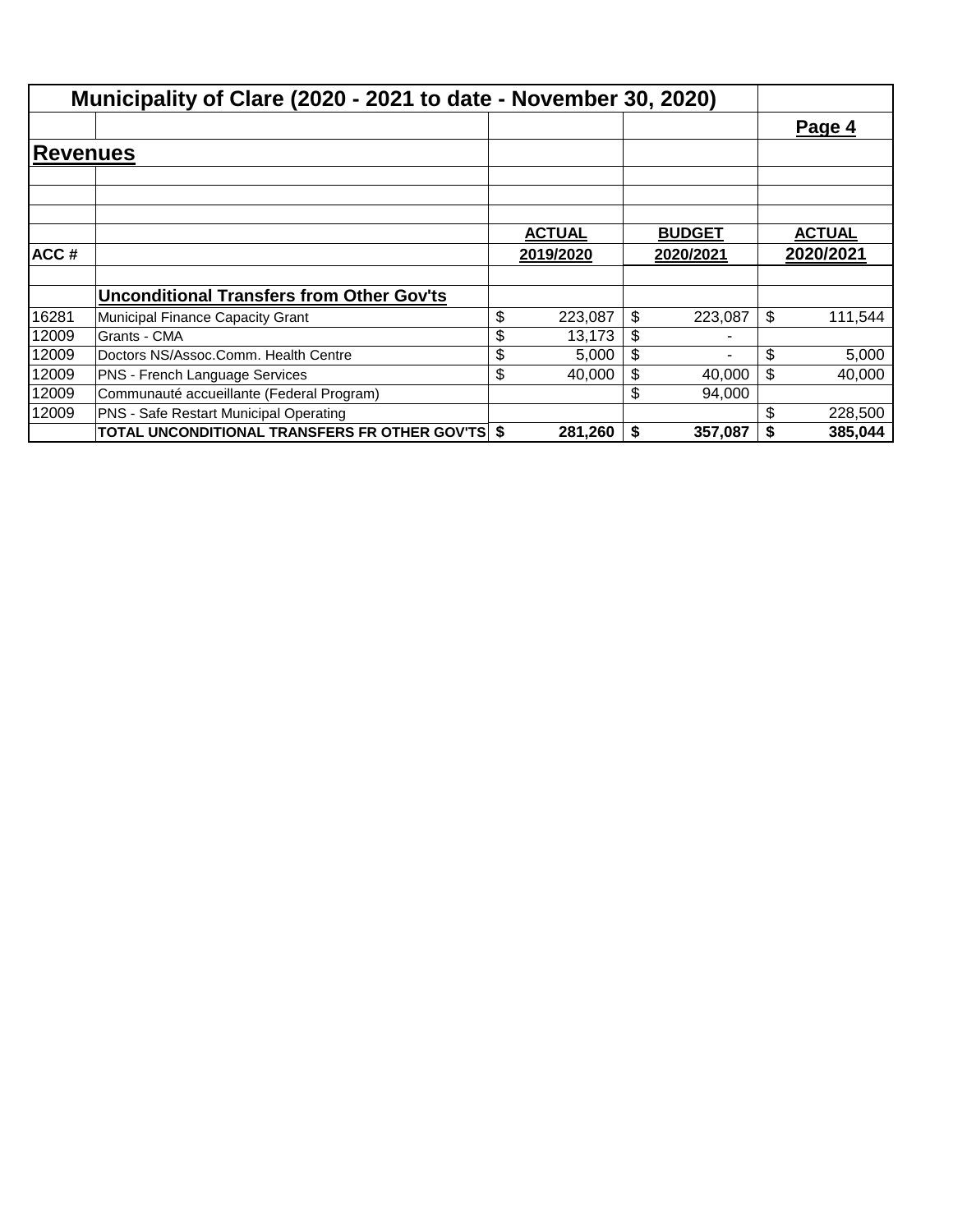| Municipality of Clare (2020 - 2021 to date - November 30, 2020) |                                                                                     |                 |                |                 |                   |                                                           |                          |
|-----------------------------------------------------------------|-------------------------------------------------------------------------------------|-----------------|----------------|-----------------|-------------------|-----------------------------------------------------------|--------------------------|
|                                                                 | <b>Expenditures</b>                                                                 |                 |                |                 |                   |                                                           | Page 5                   |
|                                                                 |                                                                                     |                 |                |                 |                   |                                                           |                          |
| 21243                                                           | Low Income Exemptions & Appeals                                                     | \$              | 127,325        | \$              | 150,000           | \$                                                        | 138,200                  |
| 21244                                                           |                                                                                     |                 |                |                 |                   |                                                           |                          |
|                                                                 |                                                                                     |                 | <b>ACTUAL</b>  |                 | <b>BUDGET</b>     |                                                           | <b>ACTUAL</b>            |
| ACC#                                                            |                                                                                     |                 | 2019/2020      |                 | 2020/2021         |                                                           | 2020/2021                |
|                                                                 | <b>GENERAL GOVERNMENT SERVICES</b>                                                  |                 |                |                 |                   |                                                           |                          |
|                                                                 | <b>Warden and Council</b>                                                           |                 |                |                 |                   |                                                           |                          |
| 21110                                                           | Council Honorarium                                                                  | \$              | 194,229        | \$              | 198,500           | \$                                                        | 129,624                  |
| 21111                                                           | Council - Mileage, & Conferences                                                    | \$              | 20,799         | \$              | 28,000            | \$                                                        | 1,803                    |
|                                                                 | Sub-Total                                                                           | \$              | 215,028        | \$              | 226,500           | \$                                                        | 131,428                  |
|                                                                 |                                                                                     |                 |                |                 |                   |                                                           |                          |
|                                                                 | <b>Administration-Salaries</b>                                                      | \$              | 397,224        | \$              | 429,774           | \$                                                        | 271,185                  |
|                                                                 | CAO / Assistant to the CAO /                                                        |                 |                |                 |                   |                                                           |                          |
|                                                                 | Director of Finance/ Tax Clerk /<br><b>Accounting Clerk /Communications Officer</b> |                 |                |                 |                   |                                                           |                          |
|                                                                 | <b>Administration-Other</b>                                                         |                 |                |                 |                   |                                                           |                          |
| 20020                                                           | C.P.P.                                                                              | \$              | 23,443         | \$              | 27,235            | \$                                                        | 15,588                   |
| 20030                                                           | EI                                                                                  | \$              | 7,354          | \$              | 7,285             | \$                                                        | 4,443                    |
| 20040                                                           | Pension Plan                                                                        | \$              | 22,887         | \$              | 24,124            | $\overline{\mathbf{s}}$                                   | 15,871                   |
| 20060                                                           | Insurance                                                                           | \$              | 15,731         | \$              | 18,915            | \$                                                        | 11,500                   |
| $2\overline{1112}$                                              | Simultaneous Translation                                                            | \$              | 9,492          | \$              | 13,000            | \$                                                        | 2,262                    |
| 21113                                                           | <b>Translation of Documents</b>                                                     | \$              | 3,546          | \$              | 7,000             | $\overline{\boldsymbol{\mathfrak{s}}}$                    | 4,261                    |
| 21241                                                           | Clerk's Pension (Delphis until 1993)                                                | $\overline{\$}$ | 12,463         | \$              | 3,500             | $\overline{\$}$                                           |                          |
| 21242                                                           | IT Support / Procom & Hosting                                                       | \$              | 23,055         | \$              | 28,000            | \$                                                        | 21,586                   |
|                                                                 | IT Maintenance Contract - 55%                                                       | \$              |                | \$              | 30,000            | \$                                                        | 17,208                   |
| 21282                                                           | Newsletter (4 publications)                                                         | \$              | 2,440          | \$              | 5,400             | \$                                                        | 1,998                    |
| 21283                                                           | Home Page\Production\Mun Website\U-Stream                                           | \$              | 1,316          | \$              | 4,500             | $\overline{\$}$                                           |                          |
| 21285                                                           | <b>General Repairs</b>                                                              | \$              | 3,631          | \$              | 5,000             | $\overline{\$}$                                           | 8,082                    |
| 21286                                                           | Lawn Maint / Snow Removal/ Landscaping                                              | \$              | 2,734          | \$              | 3,000             | $\overline{\boldsymbol{\mathfrak{s}}}$                    | 1,880                    |
| 21288                                                           | Janitor salaries                                                                    | $\overline{\$}$ | 11,721         | \$              | 12,620            | $\overline{\mathcal{S}}$                                  | 7,750                    |
| 21289                                                           | <b>Heating fuel</b>                                                                 | \$              | 7,570          | \$              | 8,500             | $\overline{\$}$                                           | 1,820                    |
| 21290                                                           | Postage                                                                             | \$              | 20,667         | \$              | 18,000            | \$                                                        | $\overline{\phantom{0}}$ |
| 21291                                                           | Supplies                                                                            | \$              | 9,383          | \$              | 10,000            | \$                                                        | 5,809                    |
| 21293<br>21294                                                  | Solicitor<br><b>Promotional Materials/Advertising</b>                               | \$<br>\$        | 11,169         | \$<br>\$        | 13,000<br>5,000   | $\overline{\boldsymbol{\mathfrak{s}}}$<br>$\overline{\$}$ | 4,130                    |
| 21295                                                           | Hydro                                                                               | \$              | 5,229<br>8,822 | \$              | 10,000            | $\overline{\mathcal{S}}$                                  | 6,959                    |
| 21296                                                           | <b>Equipment Rental</b>                                                             | \$              | 8,244          | \$              | 8,266             | \$                                                        | 5,599                    |
| 21297                                                           | Advertising                                                                         | \$              | 3,231          | \$              | 4,000             | $\overline{\mathcal{L}}$                                  | 1,402                    |
| 21298                                                           | Telephone/Fax/Internet                                                              | \$              | $11,070$ \$    |                 | 11,000            | $\overline{\mathcal{S}}$                                  | 6,919                    |
| 21299                                                           | Auditors                                                                            | \$              | 32,361         | \$              | 26,594            | \$                                                        | 23,434                   |
| 21300                                                           | Tax Sale Expense                                                                    | \$              | 3,997          | \$              | 7,500             | \$                                                        | 603                      |
| 21301                                                           | <b>Workmen's Compensation</b>                                                       | $\overline{\$}$ | 4,845          | $\overline{\$}$ | 5,376             | $\overline{\$}$                                           | 3,358                    |
| 21303                                                           | Briefs/Presentations/Speeches                                                       | \$              |                | \$              |                   | \$                                                        |                          |
| 21304                                                           | NSFM (membership)                                                                   | \$              | 5,824          | $\sqrt[6]{2}$   | 6,000             | $\sqrt{2}$                                                | $\overline{\phantom{0}}$ |
| 21305                                                           | FCM (membership)                                                                    | \$              | 1,660          | \$              | 1,800             | \$                                                        | 2,114                    |
| 21306                                                           | AMA (membership)                                                                    | \$              | 688            | \$              | 688               | \$                                                        | 688                      |
| 21308                                                           | Banking Fees & Debit                                                                | \$              | 7,393          | \$              | 8,000             | \$                                                        | 5,043                    |
| 21309                                                           | Misc                                                                                | \$              | 6,004          | \$              | 6,000             | $\overline{\$}$                                           | 3,793                    |
| 21311                                                           | Office Equipment & Small Furniture                                                  | $\overline{\$}$ | 94             | \$              | 2,000             | $\overline{\$}$                                           | 1,326                    |
| 21312                                                           | <b>Special Events</b>                                                               | \$              | 6,425          | $\overline{\$}$ | 6,000             | $\overline{\boldsymbol{\mathsf{s}}}$                      | 3,604                    |
| 21314                                                           | US Exchange                                                                         | \$              | $(964)$ \$     |                 | (1,000)           | $\sqrt[3]{3}$                                             | (651)                    |
| 21248<br>21910                                                  | <b>Assessment Services</b><br>Election/Plebiscite/Boundary Review/other             | \$<br>\$        | 255,932<br>736 | \$              | 257,120<br>25,000 | $\sqrt[6]{\frac{1}{2}}$<br>\$                             | 192,840<br>17,273        |
| 21920                                                           | Mileage/Training / Conferences                                                      | \$              | 20,411         | \$<br>\$        | 22,000            | $\overline{\boldsymbol{\mathfrak{s}}}$                    | 7,062                    |
| 21930                                                           | Insurance (Property/Liability)                                                      | $\overline{\$}$ | 31,756         | \$              | 42,207            | \$                                                        | 42,109                   |
| 21950                                                           | <b>Grants to Organizations</b>                                                      | \$              | 33,893         | \$              | 40,000            | \$                                                        | 31,110                   |
|                                                                 | Internet Project                                                                    |                 |                | \$              |                   |                                                           |                          |
|                                                                 |                                                                                     |                 |                |                 |                   |                                                           |                          |
|                                                                 | Sub-Total                                                                           | \$              | 1,033,477      | \$              | 1,162,404         | \$                                                        | 749,958                  |
|                                                                 |                                                                                     |                 |                |                 |                   |                                                           |                          |
|                                                                 | TOTAL GENERAL GOVERNMENT SERVICES                                                   | \$              | 1,248,505      | - \$            | 1,388,904         | \$                                                        | 881,385                  |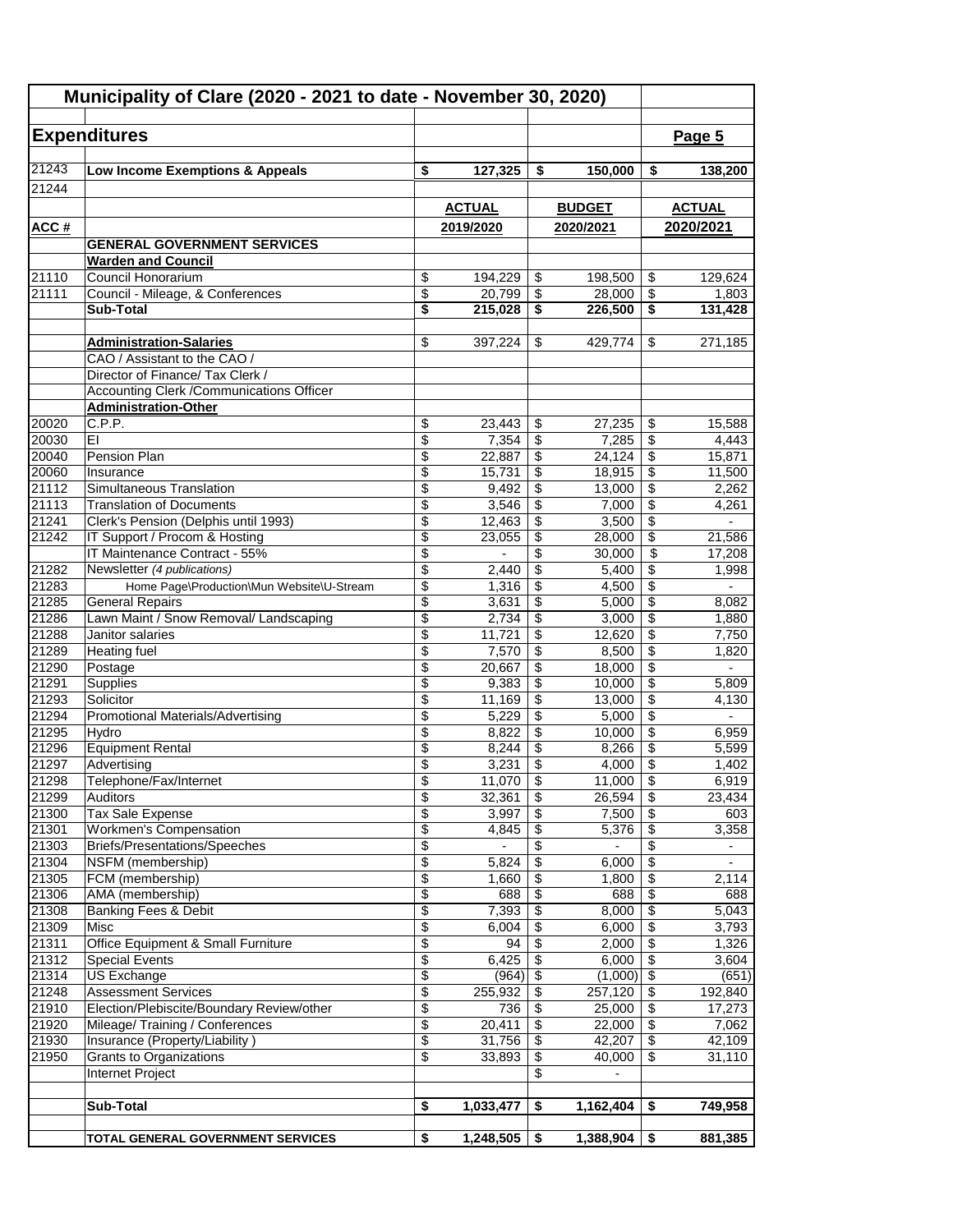|                | Municipality of Clare (2020 - 2021 to date - November 30, 2020)                      |          |                       |                 |                         |          |                   |
|----------------|--------------------------------------------------------------------------------------|----------|-----------------------|-----------------|-------------------------|----------|-------------------|
|                |                                                                                      |          |                       |                 |                         |          | Page 6            |
|                | <b>Expenditures</b>                                                                  |          |                       |                 |                         |          |                   |
|                | <b>PROTECTIVE SERVICES</b>                                                           |          |                       |                 |                         |          |                   |
|                |                                                                                      |          | <b>ACUTAL</b>         |                 | <b>BUDGET</b>           |          | <b>ACTUAL</b>     |
| ACC#           |                                                                                      |          | 2019/2020             |                 | 2020/2021               |          | 2020/2021         |
|                |                                                                                      |          |                       |                 |                         |          |                   |
|                | <b>RCMP Administration</b>                                                           |          |                       |                 |                         |          |                   |
| 22120          | RCMP Costs (7 members)                                                               | \$       | 1,112,576             | \$              | 1,127,039               | \$       | 856,266           |
| 22121<br>22130 | <b>Prosecution Services</b><br><b>DNA Testing</b>                                    | \$<br>\$ | 8,325<br>4,785        | \$<br>\$        | 12,500<br>7,000         | \$<br>\$ | 1,763<br>4.725    |
|                | <b>Total RCMP</b>                                                                    | \$       | 1,125,686             | \$              | 1,146,539               | \$       | 862,754           |
|                |                                                                                      |          |                       |                 |                         |          |                   |
| 22310          | <b>Corrections</b>                                                                   | \$       | 89,913                | \$              | 118,475                 | \$       | 88,857            |
|                | <b>Total Jails</b>                                                                   | \$       | 89,913                | \$              | 118,475                 | \$       | 88,857            |
|                |                                                                                      |          |                       |                 |                         |          |                   |
|                | <b>Other Law Enforcement</b>                                                         |          |                       |                 |                         |          |                   |
| 22290          | <b>By-Law Enforcement</b>                                                            | \$       | -                     | \$              | 2,000                   | \$       |                   |
| 22990          | <b>Unsightly Premises</b>                                                            | \$       |                       | \$              |                         | \$       | 876               |
| 22930          | <b>Animal Control</b>                                                                | \$       | 21,715                | \$              | 21,600                  | \$       | 16,200            |
|                | <b>Total Other Law Enforcement</b>                                                   | \$       | 21.715                | \$              | 23,600                  | \$       | 17,076            |
|                |                                                                                      |          |                       |                 |                         |          |                   |
| 22400          | <b>Fire Departments</b><br>Fire Departments - General Operations                     | \$       | 261,865               | \$              | 266,697                 | \$       | 271,014           |
| 22404          | Level I - Training                                                                   | \$       | 4,850                 | \$              | 5,000                   | \$       |                   |
| 22405          | Fire Dept - Members Appreciation                                                     | \$       | 4,958                 | \$              | 5,000                   | \$       |                   |
| 22403          | Fire Dept - Assessment                                                               | \$       | 5,091                 | \$              |                         | \$       | ۰                 |
|                | Firefighters - Worker's Compensation                                                 |          |                       | $\overline{\$}$ | 4,075                   |          |                   |
|                | St-Bernard Building Int.-Short and Long Term Debt                                    | \$       | 18,540                | \$              | 17,821                  | \$       | 17,821            |
| 22401          | Fire Department (Shared Services)                                                    | \$       | 21,572                | \$              | 22,000                  | \$       | 16,126            |
|                | Sub Total Fire Departments                                                           | \$       | 316,876               | \$              | 320,593                 | \$       | 304,961           |
| 22402          | New Capital Purchases from Area Rate<br>Equipment Purchase as per Vehicle Assessment | \$<br>\$ | 101,107<br>350,000    | \$<br>\$        | 129,000<br>350,000      | \$<br>\$ | 56,397<br>530,600 |
|                | Principal on Municipal Capital Loan                                                  | \$       | 75,218                | \$              | 100,000                 | \$       |                   |
| 29000          | Fire Dept Int.-Short and Long Term Debt                                              | \$       | 15,166                | \$              | 13,908                  | \$       | 13,908            |
|                | <b>Total - Fire Departments</b>                                                      | \$       | 858,367               | \$              | 913,501                 | \$       | 905,866           |
|                |                                                                                      |          |                       |                 |                         |          |                   |
|                | <b>EMO &amp; Other</b>                                                               |          |                       |                 |                         |          |                   |
| 22510          | EMO Operations, etc                                                                  | \$       | 7,286                 | \$              | 10,000                  | \$       | 6,299             |
| 22511          | <b>Clare Search and Rescue</b>                                                       | \$       | 5,000                 | \$              | 5,000                   | \$       | 5,000             |
| 22515<br>22520 | Signage<br>911 Civic Numbering                                                       | \$<br>\$ | 834<br>$\blacksquare$ | \$<br>\$        | 3,000<br>$\blacksquare$ | \$<br>\$ | $\blacksquare$    |
|                | <b>Total - EMO</b>                                                                   | \$       | 13,120                | \$              | 18,000                  | \$       | 11,299            |
|                |                                                                                      |          |                       |                 |                         |          |                   |
|                | <b>Building Inspections &amp;</b>                                                    |          |                       |                 |                         |          |                   |
|                | <b>Development Officer</b>                                                           |          |                       |                 |                         |          |                   |
| 22292          | Salaries (2)                                                                         | \$       | 116,861               | \$              | 121,355                 | \$       | 79,183            |
| 22293<br>22294 | <b>CPP</b><br>EI                                                                     | \$<br>\$ | 5,288<br>2,376        | \$<br>\$        | 5,573<br>2,398          | \$<br>\$ | 3,765<br>1,594    |
| 22295          | Pension                                                                              | \$       | 7,150                 | \$              | 7,406                   | \$       | 4,833             |
| 22296          | Health Insurance                                                                     | \$       | 4,635                 | \$              | 4,791                   | \$       | 2,950             |
| 22291          | <b>Workers Comp</b>                                                                  | \$       | 1,677                 | \$              | 1,765                   | \$       | 1,188             |
| 22298          | <b>Conventions &amp; Training</b>                                                    | \$       | 17,878                | \$              | 18,500                  | \$       | 5,167             |
| 22299          | <b>Supplies</b>                                                                      | \$       | 2,973                 | \$              | 3,000                   | \$       | 3,060             |
| 22300          | Truck Repairs & Gas                                                                  | \$       | 4,963                 | \$              | 6,000                   | \$       | 3,872             |
|                | <b>Total Building Inspections</b>                                                    | \$       | 163,801               | \$              | 170,788                 | \$       | 105,614           |
|                |                                                                                      |          |                       |                 |                         |          |                   |
| 22910          | <b>Security for Seniors</b>                                                          | \$       | 37,869                | \$              | 38,702                  | \$       | 38,702            |
|                | <b>Total Security for Seniors</b>                                                    | \$       | 37,869                | \$              | 38,702                  | \$       | 38,702            |
|                |                                                                                      |          |                       |                 |                         |          |                   |
|                | <b>TOTAL PROTECTIVE SERVICES</b>                                                     |          | \$2,310,471           |                 | \$2,429,605             |          | \$2,030,169       |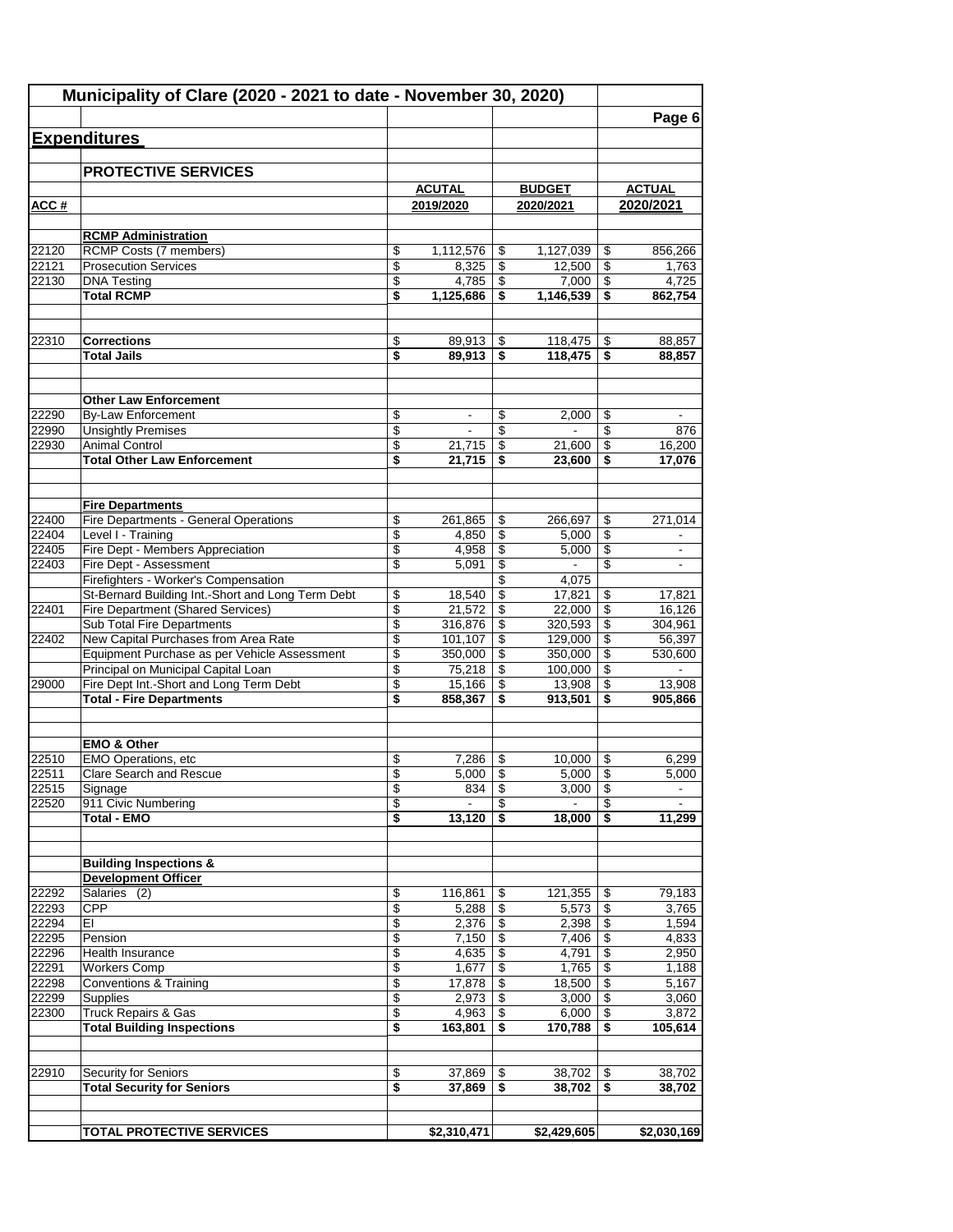|       | Municipality of Clare (2020 - 2021 to date - November 30, 2020) |                                      |               |                         |               |               |
|-------|-----------------------------------------------------------------|--------------------------------------|---------------|-------------------------|---------------|---------------|
|       |                                                                 |                                      |               |                         |               | Page 7        |
|       | <b>Expenditures</b>                                             |                                      |               |                         |               |               |
|       |                                                                 |                                      |               |                         |               |               |
|       | <b>TRANSPORTATION SERVICES</b>                                  |                                      |               |                         |               |               |
|       |                                                                 |                                      |               |                         |               |               |
|       |                                                                 |                                      | <b>ACTUAL</b> |                         | <b>BUDGET</b> | <b>ACTUAL</b> |
| Acct# |                                                                 |                                      | 2019/2020     |                         | 2020/2021     | 2020/2021     |
|       | <b>Public Transit</b>                                           |                                      |               |                         |               |               |
| 23500 | <b>Transport de Clare</b>                                       | \$                                   | 25,000        | \$                      | 25,000        | \$<br>25,000  |
|       | <b>Sub-Total</b>                                                | \$                                   | 25,000        | $\mathfrak{S}$          | 25,000        | \$<br>25,000  |
|       |                                                                 |                                      |               |                         |               |               |
|       | <b>Sidewalks/Street Lights/Roads</b>                            |                                      |               |                         |               |               |
| 23230 | <b>Repairs to Sidewalks</b>                                     | \$                                   |               | \$                      | 1,500         | \$<br>395     |
| 23232 | Sidewalks - Snow Removal                                        | \$                                   | 43,911        | \$                      | 46,107        | \$            |
| 23234 | Private Road Maintenance (By-Law 34)                            |                                      |               | \$                      | 4,600         | \$<br>4,600   |
| 23250 | <b>Street Lights Area Rate</b>                                  | \$                                   | 19,529        | \$                      | 23,274        | \$<br>15,207  |
| 23240 | Roads/Beach Access                                              | \$                                   | 8,755         | \$                      | 2,000         |               |
| 23242 | Paving Manholes/Catch Basins                                    | \$                                   | 7,509         | \$                      |               |               |
|       | <b>Sub-Total</b>                                                | \$                                   | 79,704        | \$                      | 77,481        | \$<br>20,202  |
|       |                                                                 |                                      |               |                         |               |               |
|       | <b>TOTAL TRANSP. SERVICES</b>                                   | $\overline{\boldsymbol{\mathsf{s}}}$ | 104,704       | \$                      | 102,481       | \$<br>45,202  |
|       |                                                                 |                                      |               |                         |               |               |
|       |                                                                 |                                      |               |                         |               |               |
|       | <b>DEBT CHARGES</b>                                             |                                      |               |                         |               |               |
| 28995 | Principal-CHC Loan (Yr.12of 20)                                 | \$                                   | 125,000       | $\sqrt[6]{\frac{1}{2}}$ | 125,000       | \$<br>125,000 |
| 28995 | Principal - Fire Dept Loan (Yr 7 of 15)                         | \$                                   | 53,333        | \$                      | 53,333        | \$<br>53,333  |
| 28995 | Principal -St-Bernard Firehall Loan (Yr 2 of 20)                | \$                                   | 28,851        | \$                      | 28,851        | \$<br>28,851  |
|       | <b>TOTAL PRINCIPAL DEBT CHARGES</b>                             | \$                                   | 207,184       | \$                      | 207,184       | \$<br>207,184 |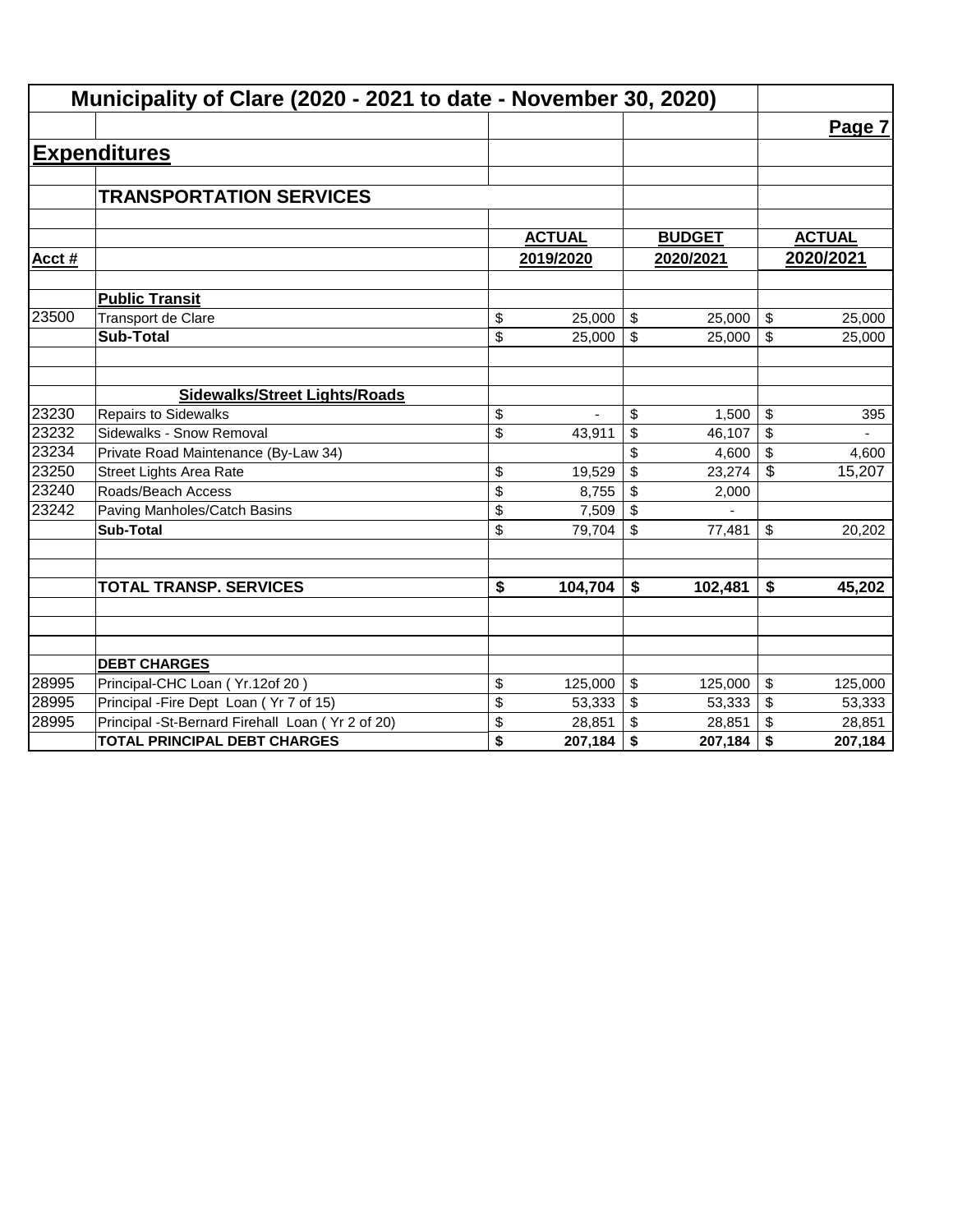| <b>ENVIRONMENTAL HEALTH SERVICES</b><br><b>Sewer - General Operations</b> |                                                                                                                                                                                                                                                                                                                                                                                                                                                                                                                                                                  | <b>ACTUAL</b>                                                                                                                        |                                                                                                                                                                                  |                                                                                                                                                                                    |                                                                                                                                                                | Page 8                                                                                                                                                                                                                         |
|---------------------------------------------------------------------------|------------------------------------------------------------------------------------------------------------------------------------------------------------------------------------------------------------------------------------------------------------------------------------------------------------------------------------------------------------------------------------------------------------------------------------------------------------------------------------------------------------------------------------------------------------------|--------------------------------------------------------------------------------------------------------------------------------------|----------------------------------------------------------------------------------------------------------------------------------------------------------------------------------|------------------------------------------------------------------------------------------------------------------------------------------------------------------------------------|----------------------------------------------------------------------------------------------------------------------------------------------------------------|--------------------------------------------------------------------------------------------------------------------------------------------------------------------------------------------------------------------------------|
|                                                                           |                                                                                                                                                                                                                                                                                                                                                                                                                                                                                                                                                                  |                                                                                                                                      |                                                                                                                                                                                  |                                                                                                                                                                                    |                                                                                                                                                                |                                                                                                                                                                                                                                |
|                                                                           |                                                                                                                                                                                                                                                                                                                                                                                                                                                                                                                                                                  |                                                                                                                                      |                                                                                                                                                                                  |                                                                                                                                                                                    |                                                                                                                                                                |                                                                                                                                                                                                                                |
|                                                                           |                                                                                                                                                                                                                                                                                                                                                                                                                                                                                                                                                                  |                                                                                                                                      |                                                                                                                                                                                  |                                                                                                                                                                                    |                                                                                                                                                                |                                                                                                                                                                                                                                |
|                                                                           |                                                                                                                                                                                                                                                                                                                                                                                                                                                                                                                                                                  |                                                                                                                                      |                                                                                                                                                                                  | <b>BUDGET</b>                                                                                                                                                                      |                                                                                                                                                                | <b>ACTUAL</b>                                                                                                                                                                                                                  |
|                                                                           |                                                                                                                                                                                                                                                                                                                                                                                                                                                                                                                                                                  | 2019/2020                                                                                                                            |                                                                                                                                                                                  | 2020/2021                                                                                                                                                                          |                                                                                                                                                                | 2020/2021                                                                                                                                                                                                                      |
|                                                                           |                                                                                                                                                                                                                                                                                                                                                                                                                                                                                                                                                                  |                                                                                                                                      |                                                                                                                                                                                  |                                                                                                                                                                                    |                                                                                                                                                                |                                                                                                                                                                                                                                |
|                                                                           |                                                                                                                                                                                                                                                                                                                                                                                                                                                                                                                                                                  |                                                                                                                                      |                                                                                                                                                                                  |                                                                                                                                                                                    |                                                                                                                                                                |                                                                                                                                                                                                                                |
| <b>Training and Conferences</b>                                           | \$                                                                                                                                                                                                                                                                                                                                                                                                                                                                                                                                                               | 3,249                                                                                                                                | \$                                                                                                                                                                               | 3,500                                                                                                                                                                              | $\boldsymbol{\mathsf{S}}$                                                                                                                                      | 1,303                                                                                                                                                                                                                          |
| Wages - 1FTE 1PTE                                                         | \$                                                                                                                                                                                                                                                                                                                                                                                                                                                                                                                                                               | 80,446                                                                                                                               | \$                                                                                                                                                                               | 81,796                                                                                                                                                                             | \$                                                                                                                                                             | 50,537                                                                                                                                                                                                                         |
|                                                                           | \$                                                                                                                                                                                                                                                                                                                                                                                                                                                                                                                                                               | 3,813                                                                                                                                | \$                                                                                                                                                                               | 3,927                                                                                                                                                                              | \$                                                                                                                                                             | 2,448                                                                                                                                                                                                                          |
|                                                                           | \$                                                                                                                                                                                                                                                                                                                                                                                                                                                                                                                                                               | 1,778                                                                                                                                | \$                                                                                                                                                                               | 1,767                                                                                                                                                                              | \$                                                                                                                                                             | 1,118                                                                                                                                                                                                                          |
| Pension Plan                                                              | \$                                                                                                                                                                                                                                                                                                                                                                                                                                                                                                                                                               | 4,602                                                                                                                                | \$                                                                                                                                                                               | 5,052                                                                                                                                                                              | \$                                                                                                                                                             | 3,299                                                                                                                                                                                                                          |
| Group Insurance                                                           | \$                                                                                                                                                                                                                                                                                                                                                                                                                                                                                                                                                               | 2,769                                                                                                                                | $\overline{\mathbf{e}}$                                                                                                                                                          | 2,948                                                                                                                                                                              | \$                                                                                                                                                             | 1,813                                                                                                                                                                                                                          |
| <b>Workers Comp</b>                                                       | \$                                                                                                                                                                                                                                                                                                                                                                                                                                                                                                                                                               | 1,203                                                                                                                                | \$                                                                                                                                                                               | 1,251                                                                                                                                                                              | \$                                                                                                                                                             | 773                                                                                                                                                                                                                            |
|                                                                           |                                                                                                                                                                                                                                                                                                                                                                                                                                                                                                                                                                  |                                                                                                                                      |                                                                                                                                                                                  |                                                                                                                                                                                    |                                                                                                                                                                | 3,847                                                                                                                                                                                                                          |
|                                                                           |                                                                                                                                                                                                                                                                                                                                                                                                                                                                                                                                                                  |                                                                                                                                      |                                                                                                                                                                                  |                                                                                                                                                                                    |                                                                                                                                                                | 1,458                                                                                                                                                                                                                          |
|                                                                           |                                                                                                                                                                                                                                                                                                                                                                                                                                                                                                                                                                  |                                                                                                                                      |                                                                                                                                                                                  |                                                                                                                                                                                    |                                                                                                                                                                | 1,163                                                                                                                                                                                                                          |
|                                                                           |                                                                                                                                                                                                                                                                                                                                                                                                                                                                                                                                                                  |                                                                                                                                      |                                                                                                                                                                                  |                                                                                                                                                                                    |                                                                                                                                                                | 67,760                                                                                                                                                                                                                         |
|                                                                           |                                                                                                                                                                                                                                                                                                                                                                                                                                                                                                                                                                  |                                                                                                                                      |                                                                                                                                                                                  |                                                                                                                                                                                    |                                                                                                                                                                |                                                                                                                                                                                                                                |
|                                                                           |                                                                                                                                                                                                                                                                                                                                                                                                                                                                                                                                                                  |                                                                                                                                      |                                                                                                                                                                                  |                                                                                                                                                                                    |                                                                                                                                                                |                                                                                                                                                                                                                                |
|                                                                           |                                                                                                                                                                                                                                                                                                                                                                                                                                                                                                                                                                  |                                                                                                                                      |                                                                                                                                                                                  |                                                                                                                                                                                    |                                                                                                                                                                |                                                                                                                                                                                                                                |
|                                                                           |                                                                                                                                                                                                                                                                                                                                                                                                                                                                                                                                                                  |                                                                                                                                      |                                                                                                                                                                                  |                                                                                                                                                                                    |                                                                                                                                                                | 8,057                                                                                                                                                                                                                          |
|                                                                           |                                                                                                                                                                                                                                                                                                                                                                                                                                                                                                                                                                  |                                                                                                                                      |                                                                                                                                                                                  |                                                                                                                                                                                    |                                                                                                                                                                | 14,786                                                                                                                                                                                                                         |
|                                                                           |                                                                                                                                                                                                                                                                                                                                                                                                                                                                                                                                                                  |                                                                                                                                      |                                                                                                                                                                                  |                                                                                                                                                                                    |                                                                                                                                                                | 857                                                                                                                                                                                                                            |
|                                                                           |                                                                                                                                                                                                                                                                                                                                                                                                                                                                                                                                                                  |                                                                                                                                      |                                                                                                                                                                                  |                                                                                                                                                                                    |                                                                                                                                                                | 23,701                                                                                                                                                                                                                         |
|                                                                           |                                                                                                                                                                                                                                                                                                                                                                                                                                                                                                                                                                  |                                                                                                                                      |                                                                                                                                                                                  |                                                                                                                                                                                    |                                                                                                                                                                |                                                                                                                                                                                                                                |
|                                                                           |                                                                                                                                                                                                                                                                                                                                                                                                                                                                                                                                                                  |                                                                                                                                      |                                                                                                                                                                                  |                                                                                                                                                                                    |                                                                                                                                                                |                                                                                                                                                                                                                                |
|                                                                           |                                                                                                                                                                                                                                                                                                                                                                                                                                                                                                                                                                  |                                                                                                                                      |                                                                                                                                                                                  |                                                                                                                                                                                    |                                                                                                                                                                | 4,560                                                                                                                                                                                                                          |
|                                                                           |                                                                                                                                                                                                                                                                                                                                                                                                                                                                                                                                                                  |                                                                                                                                      |                                                                                                                                                                                  |                                                                                                                                                                                    |                                                                                                                                                                | 4,896                                                                                                                                                                                                                          |
|                                                                           |                                                                                                                                                                                                                                                                                                                                                                                                                                                                                                                                                                  |                                                                                                                                      |                                                                                                                                                                                  |                                                                                                                                                                                    |                                                                                                                                                                | 714                                                                                                                                                                                                                            |
|                                                                           |                                                                                                                                                                                                                                                                                                                                                                                                                                                                                                                                                                  |                                                                                                                                      |                                                                                                                                                                                  |                                                                                                                                                                                    |                                                                                                                                                                | 10,170                                                                                                                                                                                                                         |
|                                                                           |                                                                                                                                                                                                                                                                                                                                                                                                                                                                                                                                                                  |                                                                                                                                      |                                                                                                                                                                                  |                                                                                                                                                                                    |                                                                                                                                                                |                                                                                                                                                                                                                                |
|                                                                           |                                                                                                                                                                                                                                                                                                                                                                                                                                                                                                                                                                  |                                                                                                                                      |                                                                                                                                                                                  |                                                                                                                                                                                    |                                                                                                                                                                |                                                                                                                                                                                                                                |
|                                                                           |                                                                                                                                                                                                                                                                                                                                                                                                                                                                                                                                                                  |                                                                                                                                      |                                                                                                                                                                                  |                                                                                                                                                                                    |                                                                                                                                                                | 4,539                                                                                                                                                                                                                          |
|                                                                           |                                                                                                                                                                                                                                                                                                                                                                                                                                                                                                                                                                  |                                                                                                                                      |                                                                                                                                                                                  |                                                                                                                                                                                    |                                                                                                                                                                | 6,311                                                                                                                                                                                                                          |
|                                                                           |                                                                                                                                                                                                                                                                                                                                                                                                                                                                                                                                                                  |                                                                                                                                      |                                                                                                                                                                                  |                                                                                                                                                                                    |                                                                                                                                                                | 1,000                                                                                                                                                                                                                          |
|                                                                           |                                                                                                                                                                                                                                                                                                                                                                                                                                                                                                                                                                  |                                                                                                                                      |                                                                                                                                                                                  |                                                                                                                                                                                    |                                                                                                                                                                | 11,851                                                                                                                                                                                                                         |
|                                                                           |                                                                                                                                                                                                                                                                                                                                                                                                                                                                                                                                                                  |                                                                                                                                      |                                                                                                                                                                                  |                                                                                                                                                                                    |                                                                                                                                                                |                                                                                                                                                                                                                                |
|                                                                           |                                                                                                                                                                                                                                                                                                                                                                                                                                                                                                                                                                  |                                                                                                                                      |                                                                                                                                                                                  |                                                                                                                                                                                    |                                                                                                                                                                | 8,243                                                                                                                                                                                                                          |
|                                                                           |                                                                                                                                                                                                                                                                                                                                                                                                                                                                                                                                                                  |                                                                                                                                      |                                                                                                                                                                                  |                                                                                                                                                                                    |                                                                                                                                                                | 8,243                                                                                                                                                                                                                          |
|                                                                           |                                                                                                                                                                                                                                                                                                                                                                                                                                                                                                                                                                  |                                                                                                                                      |                                                                                                                                                                                  |                                                                                                                                                                                    |                                                                                                                                                                |                                                                                                                                                                                                                                |
|                                                                           |                                                                                                                                                                                                                                                                                                                                                                                                                                                                                                                                                                  |                                                                                                                                      |                                                                                                                                                                                  |                                                                                                                                                                                    |                                                                                                                                                                | 121,725                                                                                                                                                                                                                        |
|                                                                           |                                                                                                                                                                                                                                                                                                                                                                                                                                                                                                                                                                  |                                                                                                                                      |                                                                                                                                                                                  |                                                                                                                                                                                    |                                                                                                                                                                |                                                                                                                                                                                                                                |
|                                                                           |                                                                                                                                                                                                                                                                                                                                                                                                                                                                                                                                                                  |                                                                                                                                      |                                                                                                                                                                                  |                                                                                                                                                                                    |                                                                                                                                                                |                                                                                                                                                                                                                                |
|                                                                           |                                                                                                                                                                                                                                                                                                                                                                                                                                                                                                                                                                  |                                                                                                                                      |                                                                                                                                                                                  |                                                                                                                                                                                    |                                                                                                                                                                |                                                                                                                                                                                                                                |
|                                                                           |                                                                                                                                                                                                                                                                                                                                                                                                                                                                                                                                                                  |                                                                                                                                      |                                                                                                                                                                                  |                                                                                                                                                                                    |                                                                                                                                                                |                                                                                                                                                                                                                                |
|                                                                           | Truck Maintenance, & Gas<br>Public Works Garage (Belliveau Cove)<br>Snow Removal (all locations)<br><b>Sub-Total Sewer - General Operations</b><br><b>Sewage Treatment Plant Operations</b><br>Sewer Hydro<br>Supplies & Repairs<br><b>Sub-Total Meteghan</b><br><b>Sewage Treatment Plant Operations</b><br><b>Church Point</b><br>Supplies & Repairs<br><b>Sub-Total Church Point</b><br><b>Belliveau Cove</b><br>Supplies & Repairs<br><b>Sub-Total Belliveau Cove</b><br>Insurance - Sewer Systems<br><b>Sub-Total Insurance</b><br><b>TOTAL SEWER COSTS</b> | \$<br>$\overline{\mathcal{S}}$<br>\$<br>\$<br>\$<br>\$<br>\$<br>\$<br>\$<br>\$<br>\$<br>\$<br>\$<br>\$<br>\$<br>\$<br>\$<br>\$<br>\$ | 8,603<br>6,280<br>1,722<br>114,465<br>18,277<br>18,203<br>2,090<br>38,570<br>8,083<br>7,275<br>2,090<br>17,448<br>6,953<br>6,820<br>1,905<br>15,678<br>8,624<br>8,624<br>194,785 | \$<br>\$<br>\$<br>\$<br>\$<br>\$<br>\$<br>\$<br>\$<br>\$<br>\$<br>\$<br>\$<br>\$<br>\$<br>$\overline{\boldsymbol{\mathsf{s}}}$<br>\$<br>$\overline{\boldsymbol{\mathsf{s}}}$<br>\$ | 7,750<br>3,500<br>3,000<br>114,491<br>18,500<br>18,350<br>2,100<br>38,950<br>8,500<br>6,800<br>2,100<br>17,400<br>6,800<br>19,800<br>8,243<br>8,243<br>198,884 | \$<br>\$<br>\$<br>\$<br>\$<br>$\boldsymbol{\mathsf{s}}$<br>\$<br>\$<br>\$<br>\$<br>\$<br>\$<br>\$<br>10,900<br>$\boldsymbol{\mathsf{S}}$<br>2,100<br>$\sqrt[6]{3}$<br>$\overline{\bullet}$<br>\$<br>$\overline{\bullet}$<br>\$ |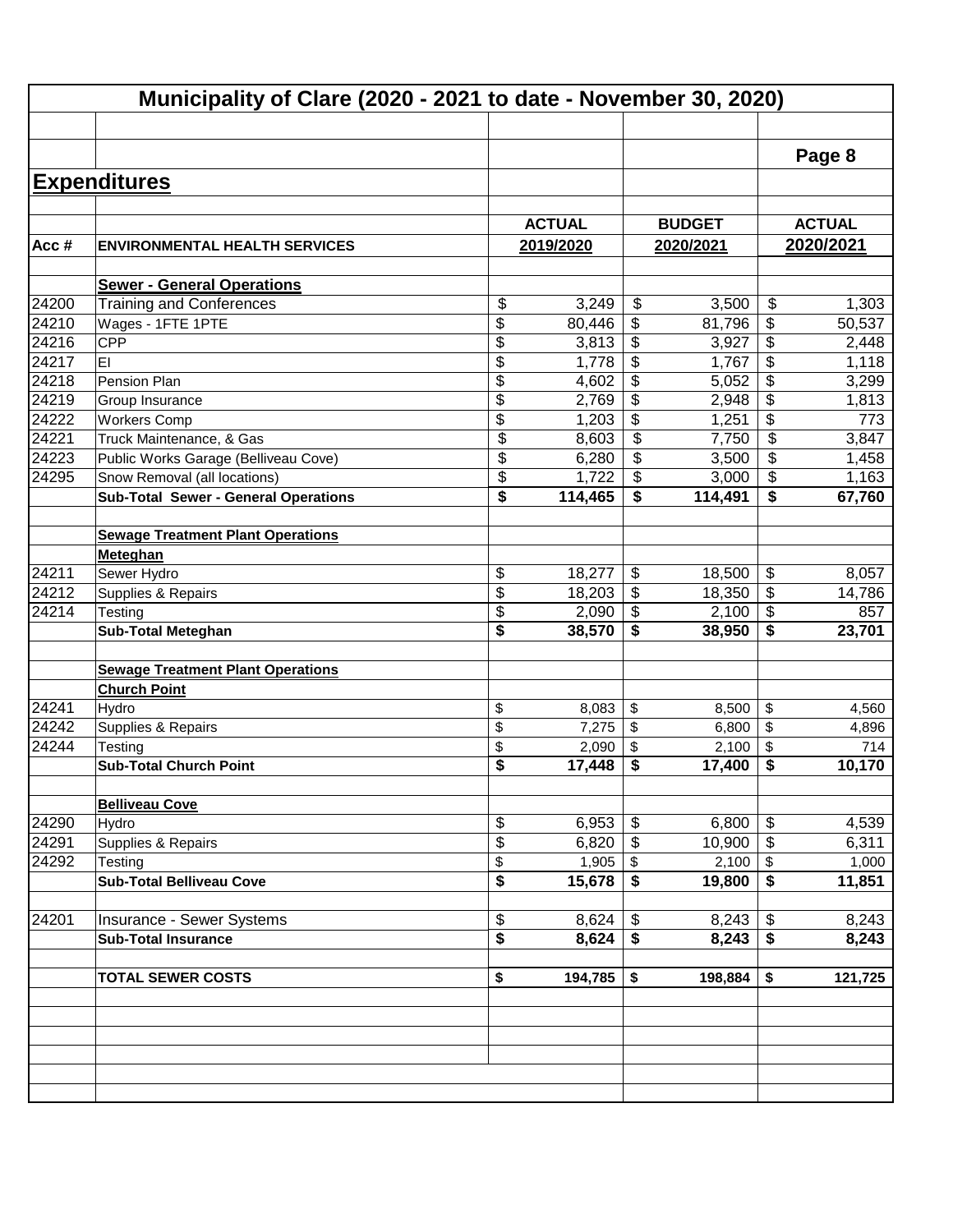|       | Municipality of Clare (2020 - 2021 to date - November 30, 2020) |                 |               |                          |               |                          |               |
|-------|-----------------------------------------------------------------|-----------------|---------------|--------------------------|---------------|--------------------------|---------------|
|       |                                                                 |                 |               |                          |               |                          | Page 9        |
|       | <b>IENVIRONMENTAL HEALTH SERVICES - CONT'D</b>                  |                 |               |                          |               |                          |               |
|       |                                                                 |                 |               |                          |               |                          |               |
|       | <b>Expenditures</b>                                             |                 |               |                          |               |                          |               |
|       |                                                                 |                 | <b>ACTUAL</b> |                          | <b>BUDGET</b> |                          | <b>ACTUAL</b> |
| Acc#  | <b>SOLID WASTE SERVICES</b>                                     |                 | 2019/2020     | 2020/2021                |               |                          | 2020/2021     |
|       | <b>Garbage/Collection\Tipping Fees/Other</b>                    |                 |               |                          |               |                          |               |
| 24320 | Garbage & Waste Collections                                     | \$              | 460,471       | \$                       | 483,499       | \$                       | 318,399       |
| 24300 | <b>Transfer Station Operations</b>                              | \$              | 58,012        | \$                       | 53,000        | \$                       | 44,603        |
| 24301 | <b>Landfill Closure</b>                                         | $\overline{\$}$ | 30,204        | \$                       | 45,000        | \$                       | 21,029        |
| 24321 | Recycling - Tipping Fees (Blue Bags)                            | $\overline{\$}$ | 93,448        | \$                       | 104,000       | \$                       | 81,017        |
| 24322 | <b>Organic Tipping Fees</b>                                     | \$              | 63,584        | \$                       | 73,000        | $\overline{\$}$          | 47,335        |
| 24304 | Queens Tipping Fees (\$102.26)                                  | \$              | 330,696       | \$                       | 363,456       | $\overline{\$}$          | 234,711       |
| 24342 | Solid Waste Schedules, Green Carts, etc                         | \$              | 11,934        | \$                       | 12,200        | \$                       | 5,908         |
| 24340 | Landfill Wages (3)                                              | \$              | 138,330       | $\overline{\mathcal{L}}$ | 153,203       | $\overline{\$}$          | 95,471        |
| 24343 | <b>CPP</b>                                                      | \$              | 6,467         | \$                       | 7,308         | $\overline{\$}$          | 4,605         |
| 24344 | EI                                                              | \$              | 3,117         | \$                       | 3,390         | $\overline{\$}$          | 2,114         |
| 24345 | Pension Plan                                                    | \$              | 8,259         | \$                       | 8,981         | \$                       | 5,770         |
| 24346 | Health Insurance                                                | \$              | 1,470         | \$                       | 1,137         | $\overline{\mathcal{S}}$ | 674           |
| 24347 | <b>Workers Comp</b>                                             | \$              | 2,068         | \$                       | 2,344         | \$                       | 1,461         |
| 24348 | Property Insurance                                              | \$              | 3,013         | \$                       | 3,428         | \$                       | 3,428         |
| 24341 | Waste Check (Administration)                                    | \$              | 23,386        | \$                       | 24,014        | \$                       | 17,540        |
| 24303 | Illegal Dump Clean-Up                                           | \$              | 3,410         | \$                       | 4,500         | \$                       | 240           |
| 23244 | Community Cleanup Program - (\$150/km)                          | \$              | 9,334         | \$                       | 10,000        | \$                       | 4,000         |
| 24349 | Miscellaneous                                                   | \$              |               |                          |               |                          |               |
|       | <b>Sub-Total Garbage</b>                                        | \$              | 1,247,203     | \$                       | 1,352,460     | \$                       | 888,303       |
|       | <b>Total Garbage/Recycling</b>                                  | \$              | 1,247,203     | \$                       | 1,352,460     | \$                       | 888,303       |
|       | <b>TOTAL ENVIRONMENTAL HEALTH</b>                               | \$              | 1,441,988     | \$                       | 1,551,344     | \$                       | 1,010,028     |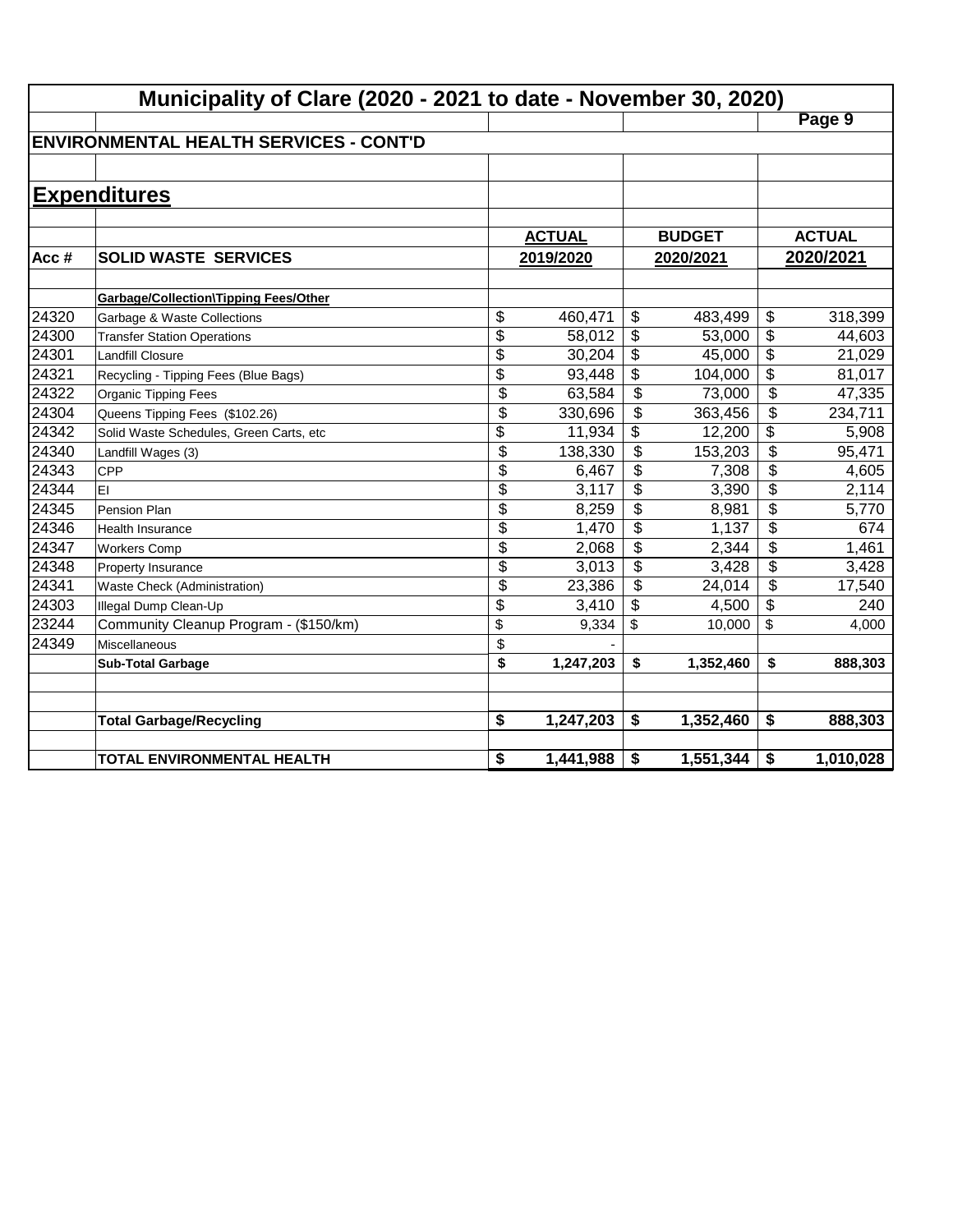|             | Municipality of Clare (2020 - 2021 to date - November 30, 2020) |                                      |               |               |                                  |               |
|-------------|-----------------------------------------------------------------|--------------------------------------|---------------|---------------|----------------------------------|---------------|
|             |                                                                 |                                      |               |               |                                  | Page 10       |
|             | <b>Expenditures</b>                                             |                                      |               |               |                                  |               |
|             |                                                                 |                                      |               |               |                                  |               |
|             |                                                                 |                                      |               |               |                                  |               |
|             |                                                                 |                                      | <b>ACTUAL</b> | <b>BUDGET</b> |                                  | <b>ACTUAL</b> |
| <b>ACC#</b> |                                                                 |                                      | 2019/2020     | 2020/2021     |                                  | 2020/2021     |
|             | <b>Public Health Services</b>                                   |                                      |               |               |                                  |               |
|             | Clare Health Centre                                             |                                      |               |               |                                  |               |
| 25500       | Adm(Manager/Secretaries/Patient Attendants/Cleaners)            | \$                                   | 309,634       | 369992        | \$                               | 222,151       |
| 25502       | <b>CPP</b>                                                      | \$                                   | 13,742        | 17524         | \$                               | 10,412        |
| 25503       | EI                                                              | \$                                   | 6,716         | 7903          | \$                               | 4,914         |
| 25504       | Pension                                                         | \$                                   | 14, 787       | 13803         | \$                               | 8,215         |
| 25505       | Health Insurance                                                | \$                                   | 6,347         | 8990          | $\overline{\boldsymbol{\theta}}$ | 4,495         |
| 25522       | <b>Workers Comp</b>                                             | \$                                   | 4,559         | 5569          | $\overline{\$}$                  | 3,399         |
| 25510       | <b>Office Supplies</b>                                          | $\overline{\$}$                      | 7,980         | 8000          | $\overline{\$}$                  | 6,682         |
| 25511       | <b>Medical Supplies</b>                                         | \$                                   | 11,129        | 18000         | $\overline{\mathcal{S}}$         | 8,865         |
| 25513       | <b>MedAccess</b>                                                | \$                                   | 18,080        | 22632         | $\overline{\$}$                  | 15,675        |
| 25514       | IT Support - 45%                                                | \$                                   | 263           | 21866         | \$                               | 14,079        |
| 25515       | Travel/Training                                                 | \$                                   | 2,417         | 3500          | \$                               | 953           |
| 25520       | Cleaning Supplies (incl.strip & wax floors)                     | $\overline{\$}$                      | 4,963         | 7000          | \$                               | 5,752         |
| 25529       | Telephone, Internet, Telehealth                                 | \$                                   | 7,000         | 7000          | $\boldsymbol{\mathsf{S}}$        | 5,287         |
| 25530       | Hydro                                                           | $\overline{\$}$                      | 23,737        | 26000         | $\boldsymbol{\mathsf{S}}$        | 13,733        |
| 25540       | Sewer Services (7 units @ \$200.00 ea)                          | \$                                   | 1,400         | 1400          | $\boldsymbol{\mathsf{S}}$        | 1,400         |
| 25560       | Snow Removal/Mowing/Gardening                                   | \$                                   | 5,001         | 5500          | $\overline{\mathcal{L}}$         | 1,450         |
| 25570       | Maintenance and Repairs                                         | \$                                   | 34,480        | 25000         | $\overline{\mathcal{S}}$         | 14,948        |
| 25525       | <b>Small Equipment</b>                                          | \$                                   | 7,427         | 4720          | \$                               | 8,875         |
| 25571       | Property Insurance                                              | \$                                   | 5,148         | 5756          | \$                               | 5,756         |
| 25572       | Misc. Purchases                                                 | \$                                   | 1,482         | 3500          | \$                               | 1,505         |
|             | <b>Sub-Total</b>                                                | \$                                   | 486,292       | 583655        | \$                               | 358,547       |
|             | <b>New Recruitment</b>                                          |                                      |               |               |                                  |               |
| 25900       | Doctor Recruitment & Incentive                                  | \$                                   | 6,543         | 5000          | $\boldsymbol{\mathsf{S}}$        | 55,834        |
|             | Storage Building (Repairs)                                      | \$                                   |               |               |                                  |               |
|             | Sub-Total                                                       | $\overline{\boldsymbol{s}}$          | 6,543         | $5000$ \$     |                                  | 55,834        |
|             | <b>Low Income Seniors Housing</b>                               |                                      |               |               |                                  |               |
| 28233       | Housing Commission - Operating deficit                          | \$                                   | 38,841        | $38000$ \$    |                                  | 41,440        |
|             | Sub-Total                                                       | \$                                   | 38,841        | $38000$ \$    |                                  | 41,440        |
|             |                                                                 |                                      |               |               |                                  |               |
|             | <b>Sub Total - Public Health Services</b>                       | \$                                   | 531,676       | $626655$ \$   |                                  | 455,821       |
|             |                                                                 |                                      |               |               |                                  |               |
| 29000       | Interest on Short & Long-Term Debt - CHC                        | \$                                   | 37,963        | $34850$ \$    |                                  | 34,850        |
|             | <b>Sub Total Interest - CHC</b>                                 | $\overline{\boldsymbol{\mathsf{s}}}$ | 37,963        | $34850$ \$    |                                  | 34,850        |
|             | <b>TOTAL PUBLIC HEALTH SERVICES</b>                             |                                      | \$569,639     | 661505        |                                  | \$490,671     |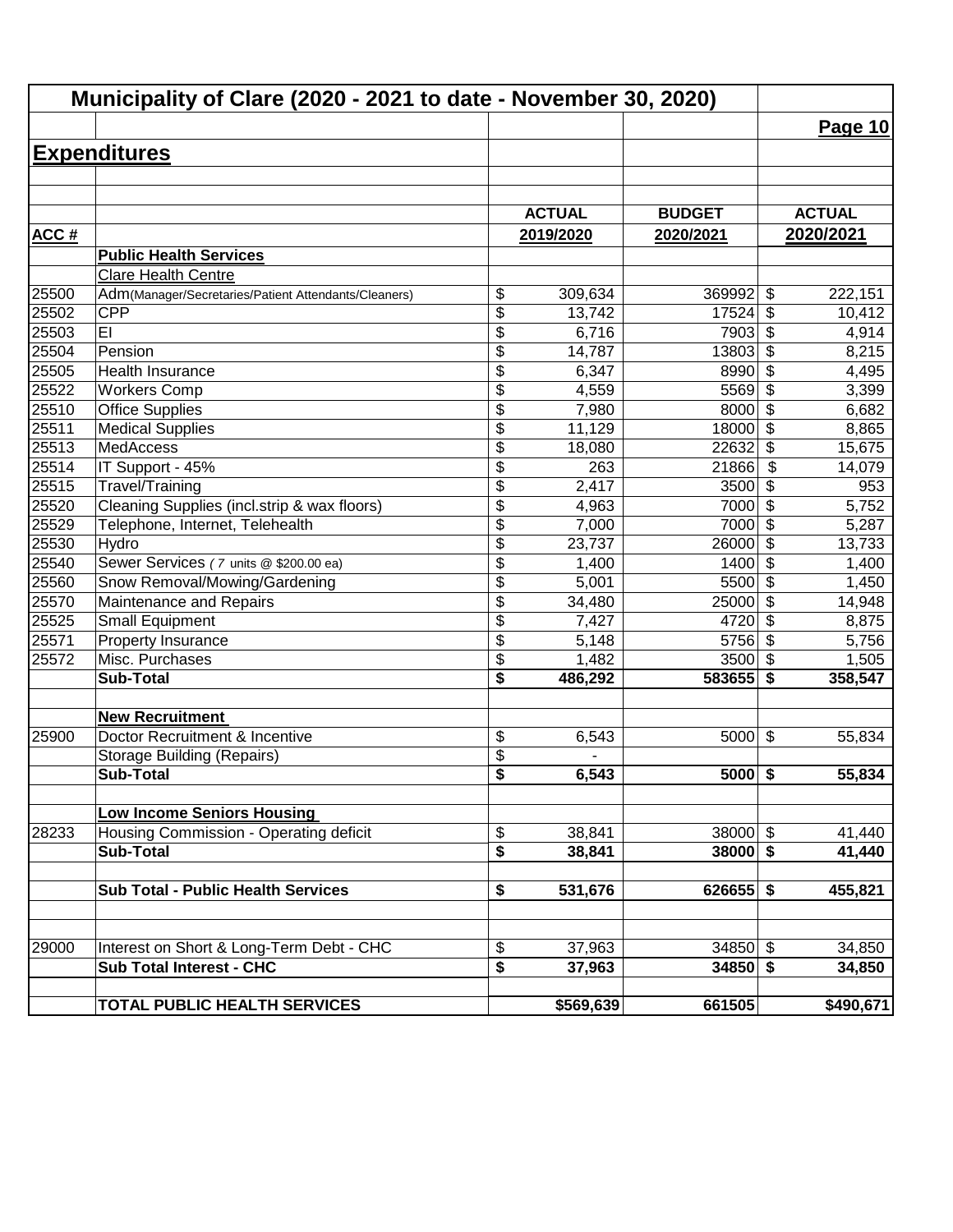|       | Municipality of Clare (2020 - 2021 to date - November 30, 2020) |                                      |               |                            |               |                            |               |
|-------|-----------------------------------------------------------------|--------------------------------------|---------------|----------------------------|---------------|----------------------------|---------------|
|       | <b>Expenditures</b>                                             |                                      |               |                            |               | Page 11                    |               |
|       | <b>ENVIRONMENTAL DEVELOPMENT SERVICES</b>                       |                                      |               |                            |               |                            |               |
|       |                                                                 |                                      | <b>ACTUAL</b> |                            | <b>BUDGET</b> |                            | <b>ACTUAL</b> |
| ACC#  |                                                                 |                                      | 2019/2020     |                            | 2020/2021     |                            | 2020/2021     |
|       | <b>Environmental Planning &amp; Zoning</b>                      |                                      |               |                            |               |                            |               |
| 26110 | Planning (meetings, etc)                                        | \$                                   | 2,844         | $\boldsymbol{\mathsf{\$}}$ | 2,000         | $\boldsymbol{\mathsf{\$}}$ | 438           |
| 26220 | <b>Sub-Division Regulations</b>                                 | $\overline{\$}$                      | 3,765         | $\overline{\mathcal{L}}$   | 2,000         | $\overline{\$}$            | 4,097         |
| 26221 | <b>By-law Review</b>                                            | \$                                   | 2,599         | \$                         | 5,000         | $\boldsymbol{\mathsf{\$}}$ | 1,288         |
|       | <b>Sub-Total</b>                                                | $\overline{\$}$                      | 9,208         | \$                         | 9,000         | \$                         | 5,823         |
|       | <b>Environmental Development Serv.</b>                          |                                      |               |                            |               |                            |               |
| 28467 | Regional Enterprise Networks(WREN)                              | \$                                   | 45,621        | \$                         | 45,621        | $\boldsymbol{\mathsf{\$}}$ | 45,621        |
|       |                                                                 | $\overline{\boldsymbol{s}}$          | 45,621        | \$                         | 45,621        | \$                         | 45,621        |
|       |                                                                 |                                      |               |                            |               |                            |               |
|       | TOTAL ENVIRONMENT DEVELOPMENT                                   | $\overline{\boldsymbol{\mathsf{s}}}$ | 54,829        | \$                         | 54,621        | \$                         | 51,443        |
|       |                                                                 |                                      |               |                            |               |                            |               |
|       |                                                                 |                                      |               |                            |               |                            |               |
|       |                                                                 |                                      |               |                            |               |                            |               |
|       |                                                                 |                                      |               |                            |               |                            |               |
|       |                                                                 |                                      |               |                            |               |                            |               |
|       |                                                                 |                                      |               |                            |               |                            |               |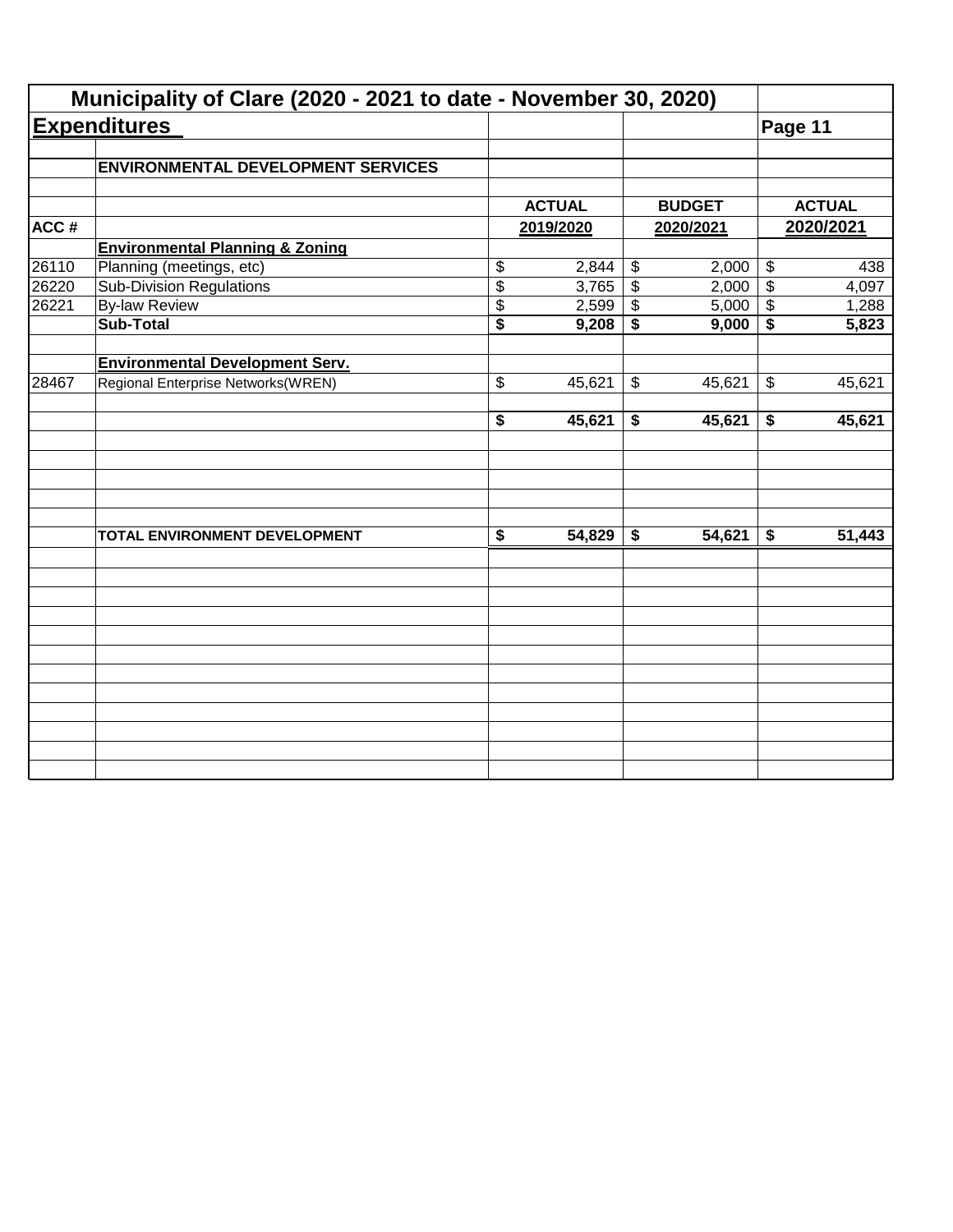|       | Municipality of Clare (2020 - 2021 to date - November 30, 2020)<br><b>Expenditures</b> |          |                    |                          |                          |                          | Page 12        |
|-------|----------------------------------------------------------------------------------------|----------|--------------------|--------------------------|--------------------------|--------------------------|----------------|
|       | <b>RECREATION &amp; CULTURAL SERVICES</b>                                              |          |                    |                          |                          |                          |                |
|       |                                                                                        |          | <b>ACTUAL</b>      |                          | <b>BUDGET</b>            |                          | <b>ACTUAL</b>  |
|       |                                                                                        |          | 2019/2020          |                          | 2020/2021                |                          | 2020/2021      |
|       | <b>COMMUNITY DEVELOPMENT</b>                                                           |          |                    |                          |                          |                          |                |
|       | Economic Development                                                                   |          |                    |                          |                          |                          |                |
|       | Tourism                                                                                | \$<br>\$ | 212,465<br>208,935 | \$<br>\$                 | 282,728<br>204.779       | \$                       | 140,706        |
|       | Recreation<br><b>Building</b>                                                          |          |                    |                          |                          |                          | 109,350        |
|       | <b>Community Development Admin</b>                                                     | \$       | 170,864            | \$                       | 215,025                  | \$                       | 135,366        |
| 26290 | - GranFondo Registration                                                               | \$       | 33,180             | $\overline{\mathcal{S}}$ | 35,500                   | $\overline{\$}$          |                |
| 26291 | - GranFondo Logistics                                                                  | \$       | 21,530             | \$                       | 23,900                   | \$                       |                |
| 26292 | - GranFondo Administration                                                             | \$       | 8,116              | \$                       | 7,500                    | \$                       | 2,036          |
| 26293 | - GranFondo Hospitality                                                                | \$       | 38,618             | \$                       | 41,350                   | \$                       | $\blacksquare$ |
| 26294 | - GranFondo Safety                                                                     | \$       | 10,315             | \$                       | 11,000                   | \$                       |                |
| 26295 | - GranFondo Volunteer                                                                  | \$       | 5,366              | $\overline{\mathcal{S}}$ | 6,550                    | \$                       |                |
| 26296 | - GranFondo Marketing                                                                  | \$       | 23,903             | \$                       | 25,000                   | \$                       | 4,109          |
| 26297 | - GranFondo Learn to Fondo                                                             | \$       | 534                | \$                       | 1,200                    | \$                       | $\sim$         |
|       | GranFondo Total                                                                        | \$       | 141,562            | \$                       | 152,000                  | \$                       | 6,146          |
|       |                                                                                        |          |                    |                          |                          | \$                       |                |
| 26000 | $-CMA$ 2024                                                                            |          | 19,926             |                          | 50,000                   |                          | 100,000        |
|       | Communauté accueillante                                                                |          |                    |                          | 102,000                  |                          | 8,365          |
|       |                                                                                        | \$       | 753,752            | \$                       | 1,006,532                | \$                       | 499,932        |
|       |                                                                                        |          |                    |                          |                          |                          |                |
|       | <b>Building &amp; Facilities</b>                                                       |          |                    |                          |                          |                          |                |
| 27250 | Meteghan Library - Janitorial                                                          | \$       | 5,533              | \$                       | 6,200                    | \$                       | 1,915          |
| 27253 | Meteghan Library Branch                                                                | \$       | 24,865             | \$                       | 16,000                   | \$                       | 5,519          |
| 27254 | Extra Hours per week (Library Branch)                                                  | \$       | 2,295              | \$                       | 2,300                    | \$                       |                |
| 28472 | Western Regional Library                                                               | \$       | 53,377             | \$                       | 53,377                   | $\overline{\mathcal{S}}$ | 53,377         |
| 27180 | <b>Wentworth Lake Park</b>                                                             | \$       | 46                 | \$                       | $\blacksquare$           | \$                       | 839            |
| 27179 | Belliveau Cove Dev./Wharf/Insurance                                                    | \$       | 16,127             | \$                       | 17,108                   | \$                       | 13,786         |
| 27255 | Hub Culturel/Cultural Hub/CIFA Building                                                | \$       | 20,424             | \$                       | 11,000                   | \$                       | 10,972         |
| 27256 | <b>Havelock Community Centre</b>                                                       | \$       | 2,486              | \$                       | 2,500                    | \$                       | 2,758          |
| 27257 | Meteghan Park                                                                          | \$       | 3,677              | \$                       | 4,200                    | \$                       | 2,450          |
| 27258 | Ground Search & Rescue Building                                                        | \$       | 2,409              | \$                       | 2,793                    | \$                       | 1,889          |
| 27259 | Eco Park - Insurance                                                                   | \$       | 10,211             | \$                       | 11,279                   | \$                       | 11,279         |
| 27260 | Eco Park - Operations (hydro, etc)                                                     | \$       | 33,943             | \$                       | 10,000                   | \$                       | 20,376         |
|       |                                                                                        |          |                    |                          |                          |                          |                |
| 27270 | Clare Veteran Centre (General Operations)                                              | \$       | 28,339             | \$                       | 30,000                   | \$                       | 6,911          |
| 27271 | Clare Veteran Centre (Insurance)                                                       | \$       | 8,160              | \$                       | 9,134                    | \$                       | 9,134          |
| 27279 | Écoles JMGay & St-Albert                                                               | \$       | 7,310              | \$                       | $\blacksquare$           |                          |                |
| 28700 | Tent / Trailer Rental                                                                  | \$       | 7,199              | $\overline{s}$           | 7,000                    | $\overline{\mathbf{S}}$  | 201            |
|       | <b>Total Building &amp; Facilities</b>                                                 | \$       | 226,401            | \$                       | 182,891                  | \$                       | 141,407        |
|       | <b>Cultural Services</b>                                                               |          |                    |                          |                          |                          |                |
| 27290 | Societe Historique (Point a Major Insurance)                                           | \$       | 823                | -\$                      | 850                      | \$                       | 850            |
| 27900 | Contribution to Festival Acadien                                                       | \$       | 20,000             | \$                       | 20,000                   | -\$                      | 20,000         |
|       | Productions le Moulin                                                                  | \$       | 1,000              | $\sqrt[6]{\frac{1}{2}}$  | 1,000                    |                          |                |
|       | New France - Electric City                                                             | \$       | 5,000              | \$                       | ٠                        |                          |                |
|       | Société édifice Ste-Marie de la Pointe                                                 | \$       | 10,000             | \$                       | $\overline{\phantom{a}}$ |                          |                |
|       | Centre acadien - Historic NS                                                           | \$       | 7,897              | \$                       | $\overline{\phantom{a}}$ |                          |                |
|       | <b>Clare Curling Association</b>                                                       |          |                    | \$                       | 500                      |                          |                |
|       | <b>Council Commitment to Special Projects</b>                                          |          |                    |                          |                          |                          |                |
|       | - Gran Fondo                                                                           | \$       |                    | \$                       | $\blacksquare$           | \$                       | $\blacksquare$ |
|       | <b>Total Cultural Services</b>                                                         | \$       | 44,720             | \$                       | 22,350                   | S                        | 20,850         |
|       | Other                                                                                  |          |                    |                          |                          |                          |                |
| 27295 | Université Ste-Anne                                                                    | \$       | 50,000             | - \$                     |                          | \$                       |                |
|       | Yarmouth Hospital Foundation                                                           | \$       | 5,000              | -\$                      | 5,000                    | \$                       | 5,000          |
|       | <b>Total Other</b>                                                                     | \$       | 55,000             | S.                       | 5,000                    | S                        | 5,000          |
|       |                                                                                        |          |                    |                          |                          |                          |                |
|       |                                                                                        |          |                    |                          |                          |                          |                |
|       | TOTAL COMMUNITY DEVELOPMENT AND CULTURAL SERVICES                                      | \$       | 1,079,873          | - \$                     | 1,216,773                | \$                       | 667,189        |